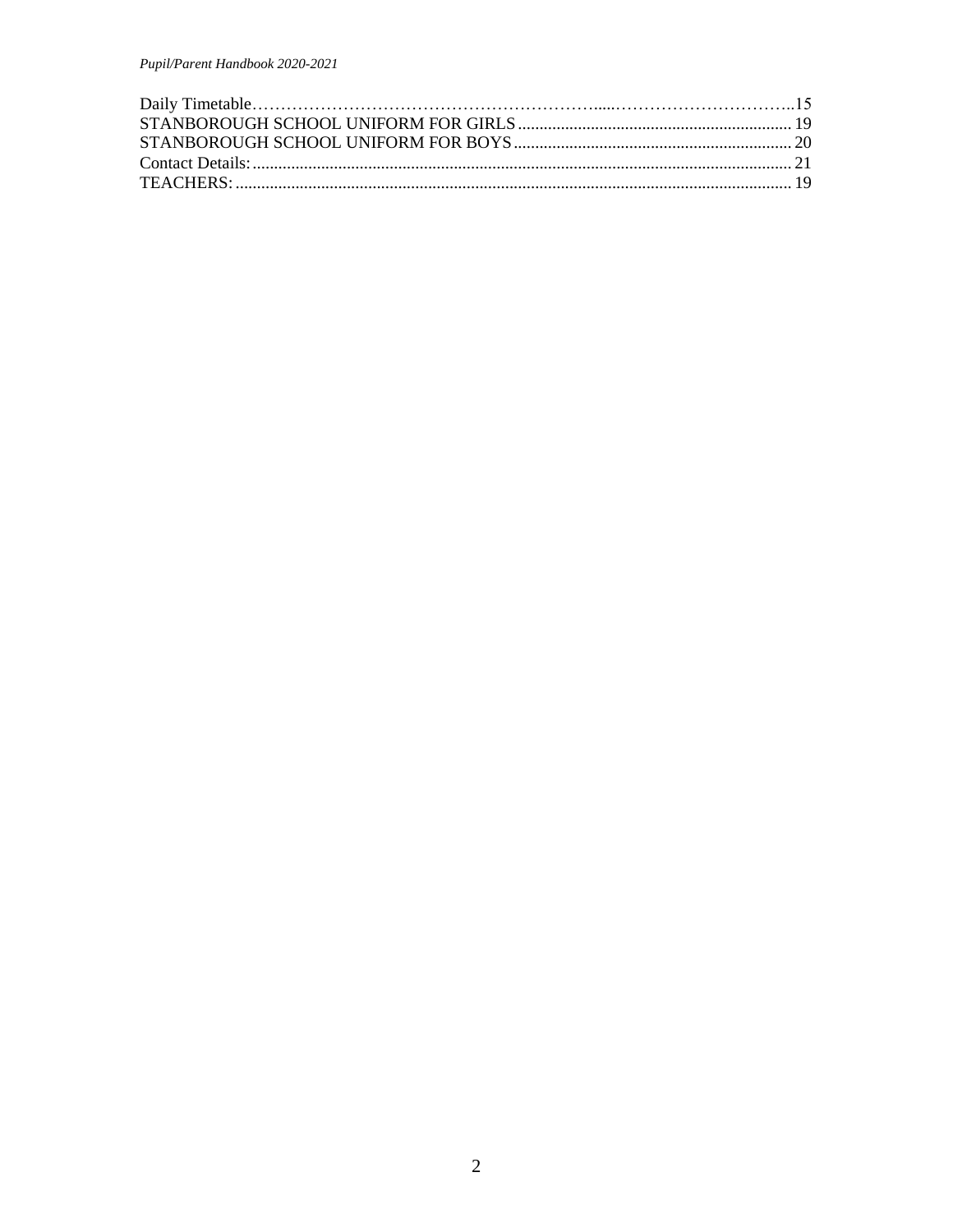#### WELCOME

<span id="page-3-0"></span>This Handbook is designed to give you an overview of policies procedures and to explain the expectations of Stanborough Secondary School. Education is a triune between the parents, pupils and school staff. By working together, we will ensure a successful educational experience.

Stanborough is continuing to establish new traditions and build on our reputation as an innovative independent school. The efforts of the parents, pupils and school staff represent a unique concept in the way independent schools operate. This makes it especially important that we, as a triune remain focused on our mission and principles. Your continued support will be deeply appreciated as the school staff continues to inspire confidence in pupils and break new ground as leaders in education

The goal of the school staff is to prepare each pupil for the challenges of tomorrow. Pupils will meet these challenges through high standards in academics and behaviour. The school staff will challenge each pupil with a demanding curriculum, presenting leadership opportunities and by integrating faith in learning. Our mission is to achieve excellence! Excellence is what each school staff will give to each pupil and, in turn, what each school staff expects from each pupil.

Parents are the primary educators of children. For this reason, the school staff look forward to working together as we support the mission of the school and share our motto for the best educational experience for each pupil.

## <span id="page-3-1"></span>**STANBOROUGH SECONDARY AND INTERNATIONAL STANBOROUGH SCHOOLS**

Stanborough began as a school in 1919. It was an initiative for providing a pleasant educational environment for children. As an Independent school, Stanborough operates free of many of the regulations and constraints imposed on state schools. With such barriers and restrictions removed, Stanborough can enjoy a greater flexibility in responding to the needs of pupils and maintain its innovativeness in operating efficiently. At Stanborough we will raise academic standards, empower educators, involve parents and boost accountability.

Stanborough has a diverse cultural mix. Pupils experience early exposure to the communities of the world, thus empowering them to serve as a catalyst for a new generation in education. Pupils at Stanborough learn to appreciate the different nationalities and religions of the world, thus providing them with insight into the communities that they will serve.

### The **Mission** of Stanborough School

- 1. Stanborough School seeks to honour and glorify God through Christ-centred education. Reflecting Biblical principles we are committed to excellence in teaching the mind, reaching the heart and inspiring pupils to attain their full potential
- 2. Because God is the Master of our school (school motto), we will glorify Him by teaching and nurturing our pupils in their spiritual, academic, physical and social growth and development, reflecting the character of Christ
- 3. Stanborough School prepares and teaches its pupils to grow in excellence, equipping them to realize their God given potential, in their spiritual, academic, physical, and social arenas, positively contributing to society by living lives that glorify Him.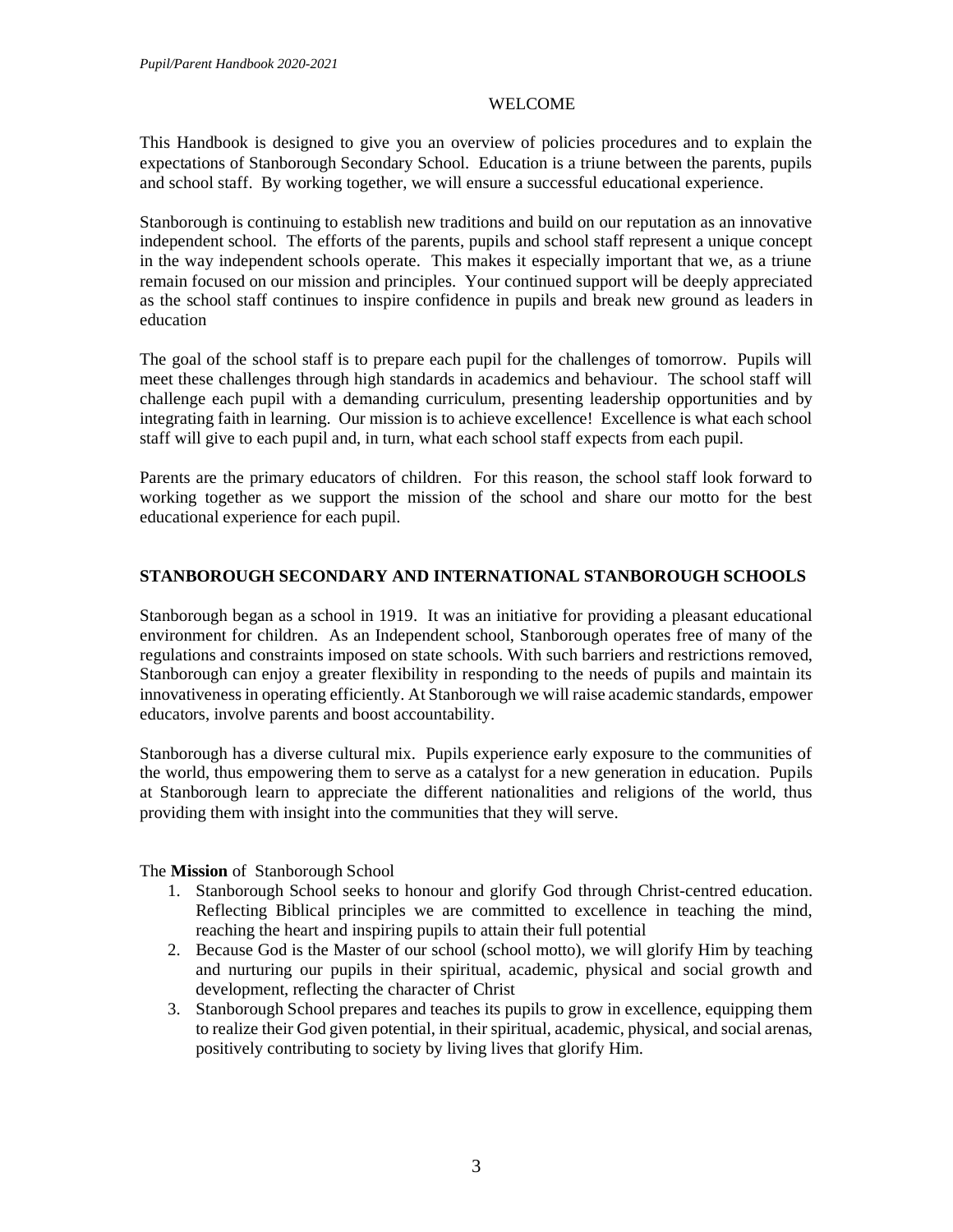The **Aims** of Stanborough School are:

- 1. Spiritual and Moral Foundation
- 2. Every Child ( Inclusive )
- 3. Educational Success
- 4. Social & Cultural Growth
- 5. Physical Vitality
- 6. Good Citizen
- 7. Life–long learning

### **COVID-19**

Following a period of closure in the Summer 2020, Stanborough Secondary School has developed a contingency plan, in line with DFE guidelines (Guidance for full opening: schools 27 July 2020 and March 2021) in the need for a further lockdown in Hertfordshire or the country. Children will continue to be provided with an education remotely which is of high quality and aligns as closely as possible with in-school provision.

#### **Children will:**

- Be assured that wellbeing is at the forefront of our thoughts and the need for children to take regular breaks, get fresh air, exercise and maintain a reasonable balance between online engagement and offline activities;
- Be given several days to complete a task to allow for sharing of devices within the family
- Read daily, either independently or with an adult for at least 30 minutes
- Consider using the school closure time to learn a new skill, follow their own interests to discover more about the world around us or just be creative.
- Make every attempt to complete work set by the teacher and communicate with the teacher before hand if this is not practical for any reason.
- Make every attempt to catch up on any work they have missed

### **Parents will**:

- Ensure their child has access to IT and the internet. If this is not feasible, to communicate with the school until this matter is resolved. This can be done using the IT [access form.](http://www.spsch.org/requestsupport/)
- Encourage their child to access and engage with posts/emails from their teacher
- Know they can continue to contact their class teacher or Senior Leadership Team (SLT) as normal through the school's email system.
- Check their child's completed work each day and encourage the progress that is being made;
- Be mindful of mental well-being of both themselves and their child and encourage their child to take regular breaks, play games, get fresh air and relax.

For further information on COVID-19 and how we will ensure that all students are kept safe, please visit<http://www.spsch.org/school-life/covid-19/>

### <span id="page-4-0"></span>**ABSENCES**

Forming responsible habits regarding attendance and promptness is important to prospective employers and university admission officials. Parents should schedule medical appointments or holiday travel so that the school attendance is not affected.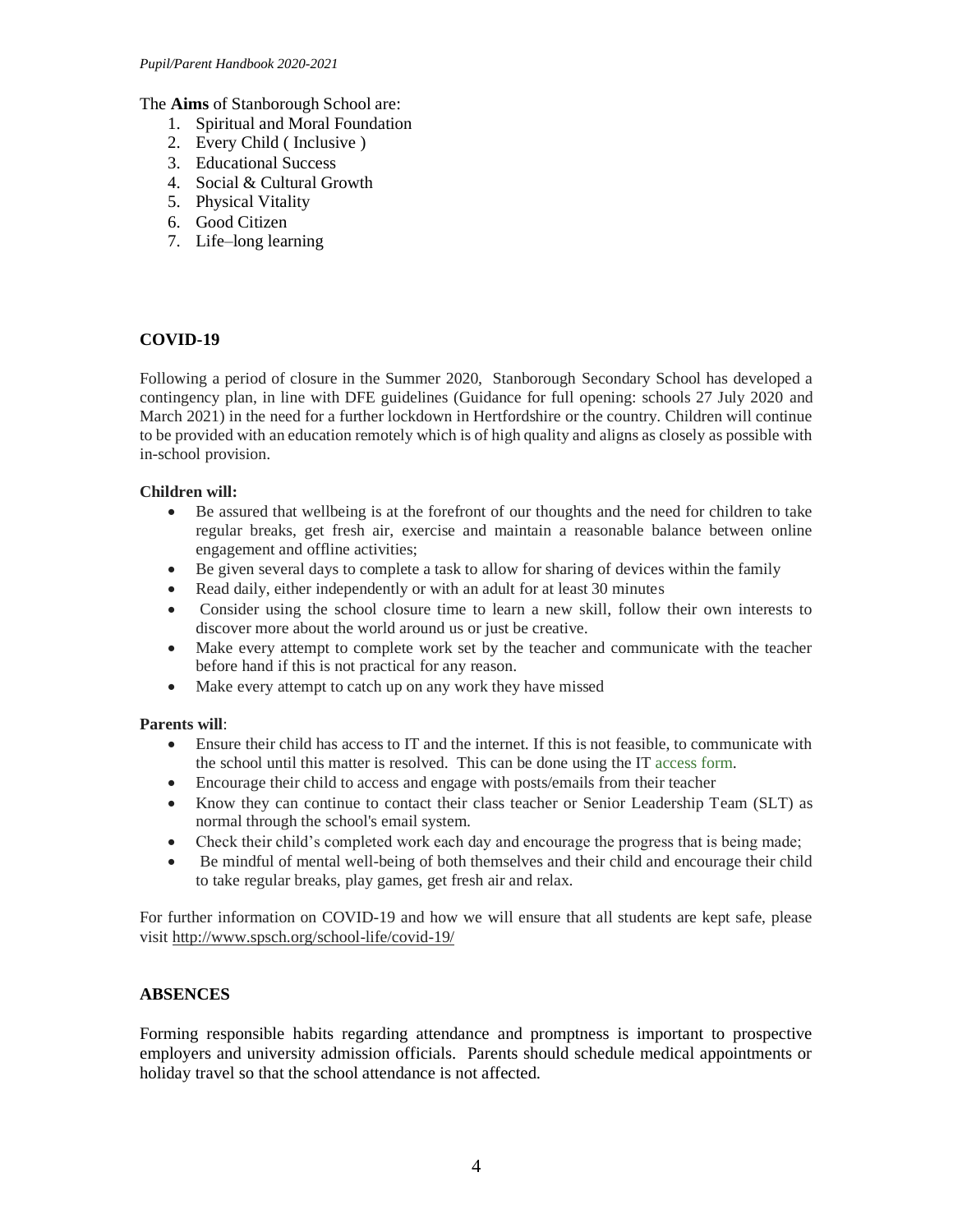All requests for permission of absence must be submitted in writing five days before the date of expected absence except in the case of illness. Permissible reasons for spontaneous absences are illness and acute family matters. Scheduled absences may include medical appointments, bereavement or sixth form interviews.

Absences for travel, holidays or festive events are generally not permissible. Parents should consult the school calendar carefully in planning engagements that may require pupils to be absent from school.

With all absences, it is the pupil's responsibility to collect and complete all notes, class work, homework and tests missed during any absence. Pupils are expected to be current in all schoolwork within 5 days of returning to school following an absence.

# <span id="page-5-0"></span>**ADMISSION**

Stanborough School administers examinations in Maths, Science and English. English Language exams are given to overseas pupils. A formal interview with the candidate and parent provides the opportunity for a Senior Teacher and a Form Teacher to become well acquainted with the background of the candidate. All candidates are required to write a descriptive essay on what they hope to achieve in school.

Previous school reports, academic and personal references are also considered in the admission process. Candidates are not selected solely on academic ability. The resolve of the candidate, the values and principles upheld by the candidate/family and evident training from the parent will often be strong indicators in determining admission.

## <span id="page-5-1"></span>**BANNED ITEMS**

The use or possession of banned items while on the school grounds or travelling to or from school is forbidden. In the case of illegal items, possession at any time is forbidden. Pupils may not use, possess or be under the influence of illegal drugs (including marijuana), alcohol or tobacco.

The possession of firearms, knifes, explosives, pornography, lasers, weapons or socially offensive material is forbidden. A pupil found in violation of this policy will be excluded immediately and the pupil will be required to appear before the Disciplinary Committee for possible expulsion. A list of additional banned items may be found in the School Rules.

### <span id="page-5-2"></span>**BICYCLES**

Pupils are permitted to cycle to school. All cycles must be roadworthy and carry operative lights and reflectors. Bicycles are to be locked at the bicycle shed on arrival to school and must remain there until the school day is over. Cyclists must not permit other pupils to use bicycles unless a member of the school staff has given express permission and at all times cycle helmets must be worn when travelling to/from school.

Any bicycle found not to be roadworthy will be banned from the school grounds. Cyclists permitting pupils to ride without permission may have the bicycle confiscated.

### <span id="page-5-3"></span>**BULLYING**

Bullying in any form is prohibited. Bullying is considered a safeguarding concern and will be investigated by the Designated Safeguarding Lead for Safeguarding (DSL) Reported incidents will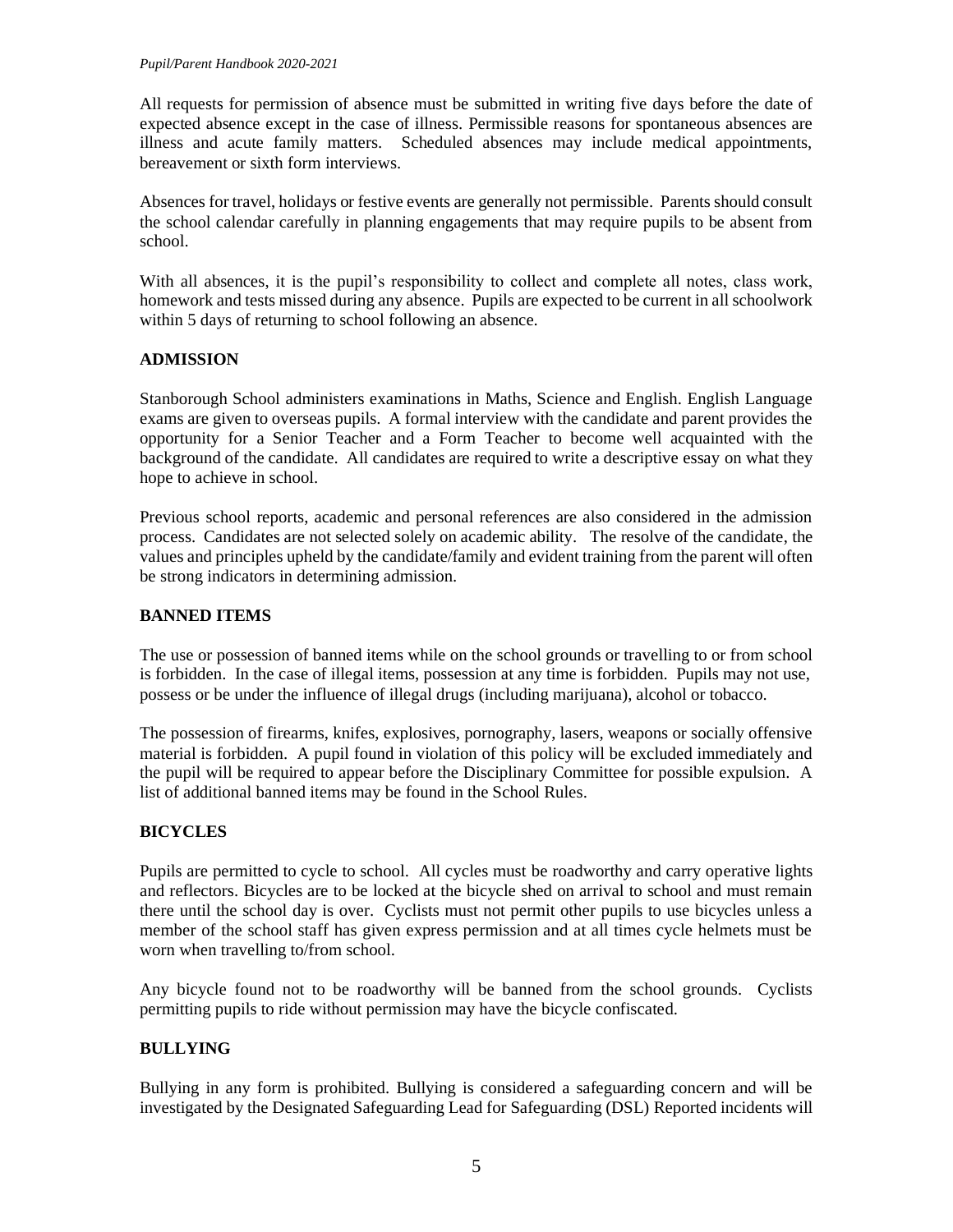remain confidential and be investigated fully. Pupils should report incidents of bullying to a Class Teacher, Form Teacher or Senior Teacher. The member of staff will then pass on these reports to the DSL. Stanborough has a zero tolerance policy for bullying. Pupils found bullying may be excluded or expelled and may face criminal charges. Some bullying incidents will be referred to Hertfordshire Children Services.

## <span id="page-6-0"></span>**CLASSROOM CONDUCT**

Pupils are expected to maintain a high level of self-discipline and respect for others in the classroom. Pupils who are a major disruption to the educational process will be removed from the class and referred to the Form Teacher or Senior Teacher for disciplinary action.

## <span id="page-6-1"></span>**COMMUNICATION AND COMPLAINTS PROCEDURE**

### Staff email

Open communication between parents and the school is vital to the personal development of each pupil. Stanborough School encourages parents to have regular contact with the Form Tutor. We want each pupil to feel supported and parental involvement in the school fosters a comfortable learning environment.

Parents receive written reports bi-annually and there are two **Parents' Information Evenings** in each academic year. The academic progress of pupils is closely monitored each half term, when interim grades are reported and the achievements of pupils are noted on the **Honour and Progress Rolls.**

Form Tutors will make prompt contact with parents, should the need arise concerning absences or behaviour of a pupil. Initial communication to the school from parents should be directed to the Form Teacher. Notifications or requests for absence or complaints should be in writing to the Form Teacher.

- Parental enquiries on school policy, procedure or events should be directed in writing to the Headteacher's Personal Assistant **[apapaioannou@stanboroughpark.herts.sch.uk](mailto:apapaioannou@stanboroughpark.herts.sch.uk)**
- Parental enquiries about a disciplinary matter should be addressed in writing to the **Senior Teacher [aanderson@stanboroughpark.herts.sch.uk](mailto:aanderson@stanboroughpark.herts.sch.uk)**
- Parental enquiries about staff should be addressed in writing to the **Head Teacher [kjames@stanboroughpark.herts.sch.uk](mailto:kjames@stanboroughpark.herts.sch.uk)**
- Parental enquiries about financial matters should be addressed in writing to our Financial Consultant [gbarham@stanboroughpark.herts.sch.uk](mailto:gbarham@stanboroughpark.herts.sch.uk)
- Parental enquiries about a boarding school matter should be addressed in writing to the **Head of Boarding [cprince@stanboroughpark.herts.sch.uk](mailto:cprince@stanboroughpark.herts.sch.uk)**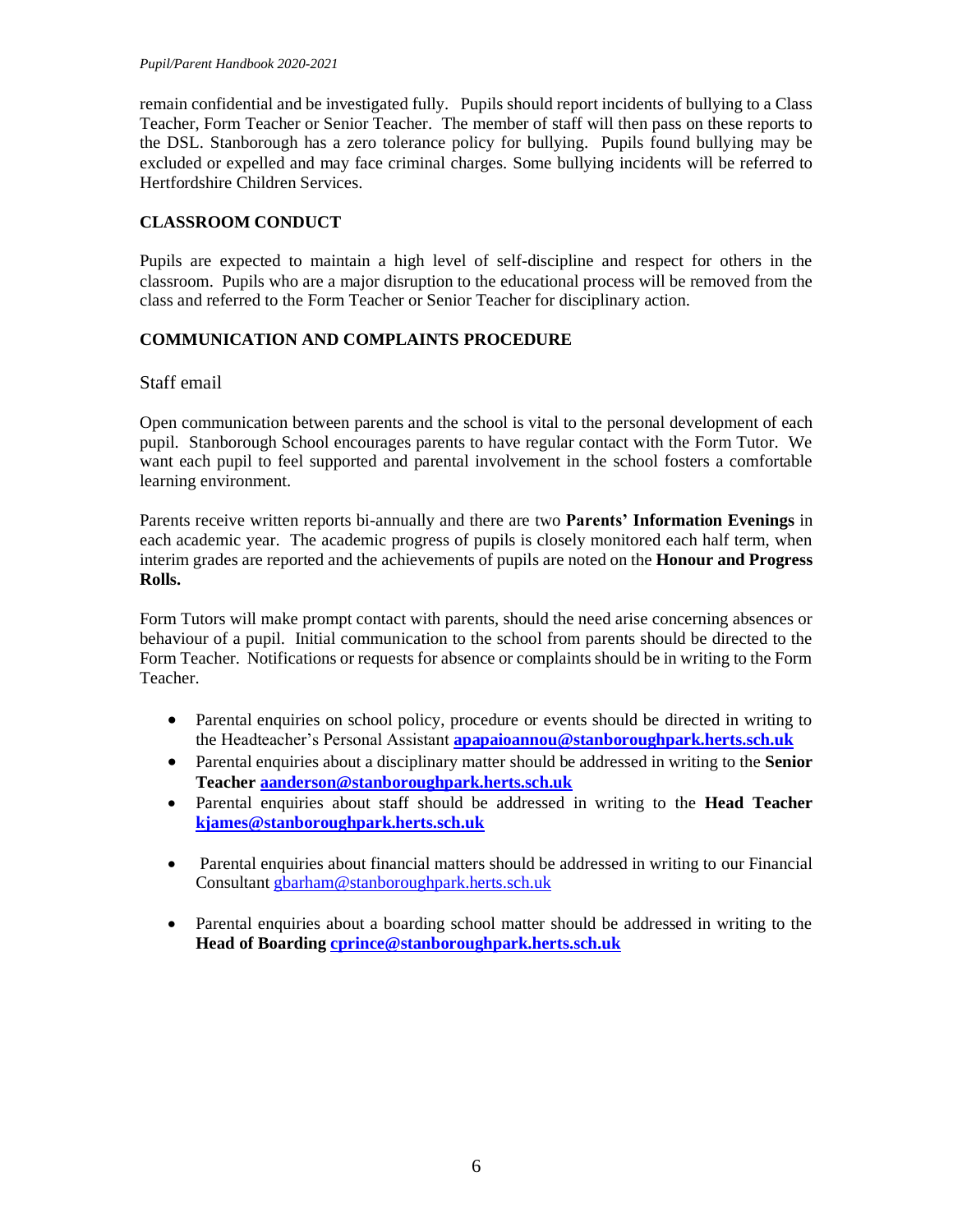### **Below are the procedures for concerns and complaints:**

### **Stage 1 – Informal Resolution**

*(References to the number of working days refer to term-time only)*

- It is hoped that most complaints and concerns will be resolved quickly and informally if parents feel able to voice them as soon as they arise. Obviously, the more information the school gives to parents the less scope there is for misunderstanding. Parents will be encouraged to give feedback, preferably to the person concerned. In most cases, discussion, explanation, further information or an apology, if appropriate, will resolve any issues. Every effort will be made to allay concerns at this stage and with the least possible formality. Our ideal is that no concern should ever become a formal complaint, as through open dialogue, a resolution should always be accomplished.
- Concerns can be addressed orally or in writing to the teacher, form teacher, Senior teacher, Assistant Head teacher or Head teacher who will seek to resolve issues of concern within 48 hours.
- The member of staff dealing with the matter will make a written record of all concerns and complaints and the date they were received. Should the matter not be resolved within (five) 5 school days, or in the event that the member of staff and the parents fail to reach a satisfactory resolution, parents are advised to proceed with their complaint in accordance with Stage 2 of this procedure. A note should be kept of the date a resolution was reached and the agreed nature of this.

# **Stage 2 – Formal Resolution**

*(References to the number of working days refer to term-time only)*

- Any formal complaints should be addressed in writing to the Head teacher and be signed and dated.
- In most cases, the Head teacher will speak to the parents concerned, normally the day of receiving the complaint to discuss the matter. If possible, a resolution will be reached at this stage.
- The school will reply to written enquiries within three (3) school days of receipt. All written correspondence should be addressed to the school's address or may be delivered by hand to Reception with the addressee clearly marked on a sealed envelope.
- Within ten (10) school days of receiving the complaint, the Head teacher will complete the investigation and contact the complainant to arrange a meeting. If the complaint is valid in whole or in part, The Head teacher is to acknowledge this and write an explanation along with a clarification of any misunderstanding. The Head teacher should also make an admission if the situation could have been handled better or differently and make an assurance that the event complained of will not recur. Lastly, the Head teacher should write an explanation of the steps that have been taken to ensure it will not be repeated and review school's Procedure in light of the complaint. The parents will always be kept informed in writing. A note will also be kept of when a final outcome was reached.
- The Head teacher will keep written records of all meetings and interviews held in relation to the complaint.
- Should a parent or guardian have a complaint about the Head teacher, an approach should first be made to Judy Clements, the Chair of the Board at Stanborough School whose contact details are: Judy Clements, Chair of the Board of Governors, Stanborough School, Stanborough Park, Watford, Hertfordshire WD25 9JT, Telephone: 01923673268 Email: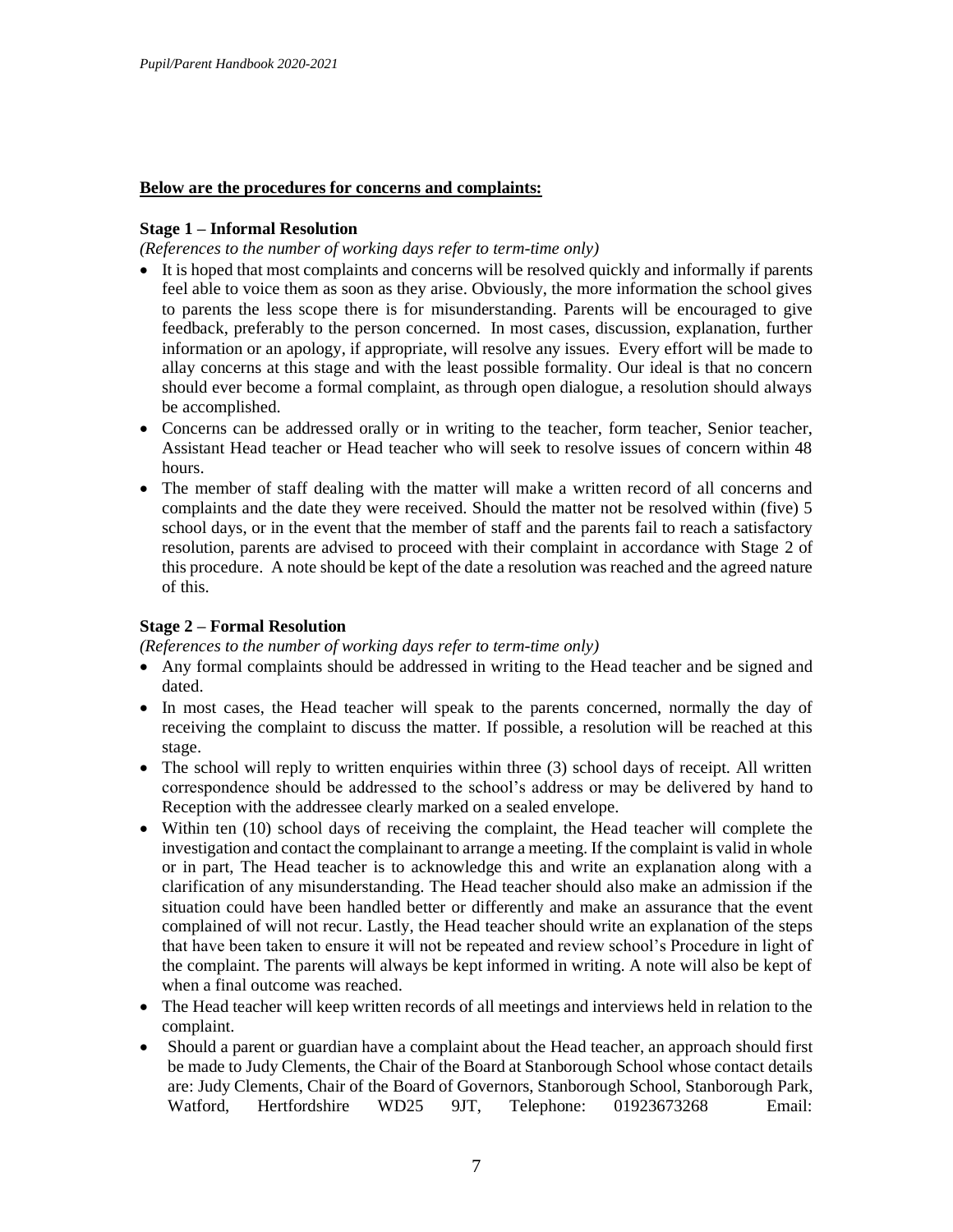[jclements@stanboroughpark.herts.sch.uk,](mailto:jclements@stanboroughpark.herts.sch.uk) should include the nature of the complaint and how the school has handled it so far. The Governors are obliged to investigate the matter and will do everything possible to resolve the issue through a dialogue with the school.

• If parents are still not satisfied with the decision, they should proceed to Stage 3 of this Procedure

The Head teacher will:

- Establish what has happened so far and who has been involved.
- Clarify the nature of the complaint and what remains unresolved.
- Meet with the complainant or contact them.
- Clarify what the complainant feels would resolve the issue. interview those involved, allowing them to be accompanied if they wish.
- Conduct each interview with an open mind and be prepared to persist in questioning and
- Keep notes of each interview.

When the investigation is complete, the Headteacher will meet the complainant to try to resolve the complaint. Any of the following may be appropriate at this point:

- An acknowledgement that the complaint is valid in whole or in part
- An apology
- An explanation
- A clarification of any misunderstanding
- An admission that the situation could have been handled better or differently
- An assurance that the event complained of will not recur
- An explanation of the steps that have been taken to ensure it will not be repeated
- An undertaking to review school Policies considering the complaint.

### **Stage 3 – Complaints Panel Hearing**

- In the rare event when an enquiry cannot be dealt with by the school, parents may write to the Education Director of the School Board at the British Union Conference, Stanborough Park, Watford, Hertfordshire. This correspondence will provide the opportunity to have enquiries heard before a panel consisting of at least three people. The Panel will consist of three persons (3) not directly involved in the matters detailed in the complaint, one of whom shall be independent of the management and running of the school. The Education Director of the School Board (Mrs Gina Abbequaye) [gabbequaye@adventist.uk,](mailto:gabbequaye@adventist.uk) Panel Convenor, will reply to all oral and written enquiries within five (5) school days of receipt and schedule a hearing to take place within fifteen (15) school days of the receipt of the referral. If the complainant or Headteacher wishes to submit information in writing to the Panel this should be sent to the Panel Convenor at least five (5) days before the date of the hearing.
- A written record of the complaint will be kept in the Head teacher's office, that when related to individual complaints, are a classified document, except when access is required by the Secretary of State or an inspection body.
- The complainant, who could be parents or guardians, may be accompanied to the panel hearing by up to two other individuals.
- If possible, the Panel will resolve the complaint immediately without the need for further investigation.
- Where further investigation is required, the Complaints Panel will decide how it should be carried out. After due consideration of all facts they consider relevant, the Complaints Panel will reach a decision and may make findings and recommendations, which it shall complete normally within five (5) working days of the Hearing.
- A copy of the Panel's findings, and/or any recommendation and the reasons for them will be: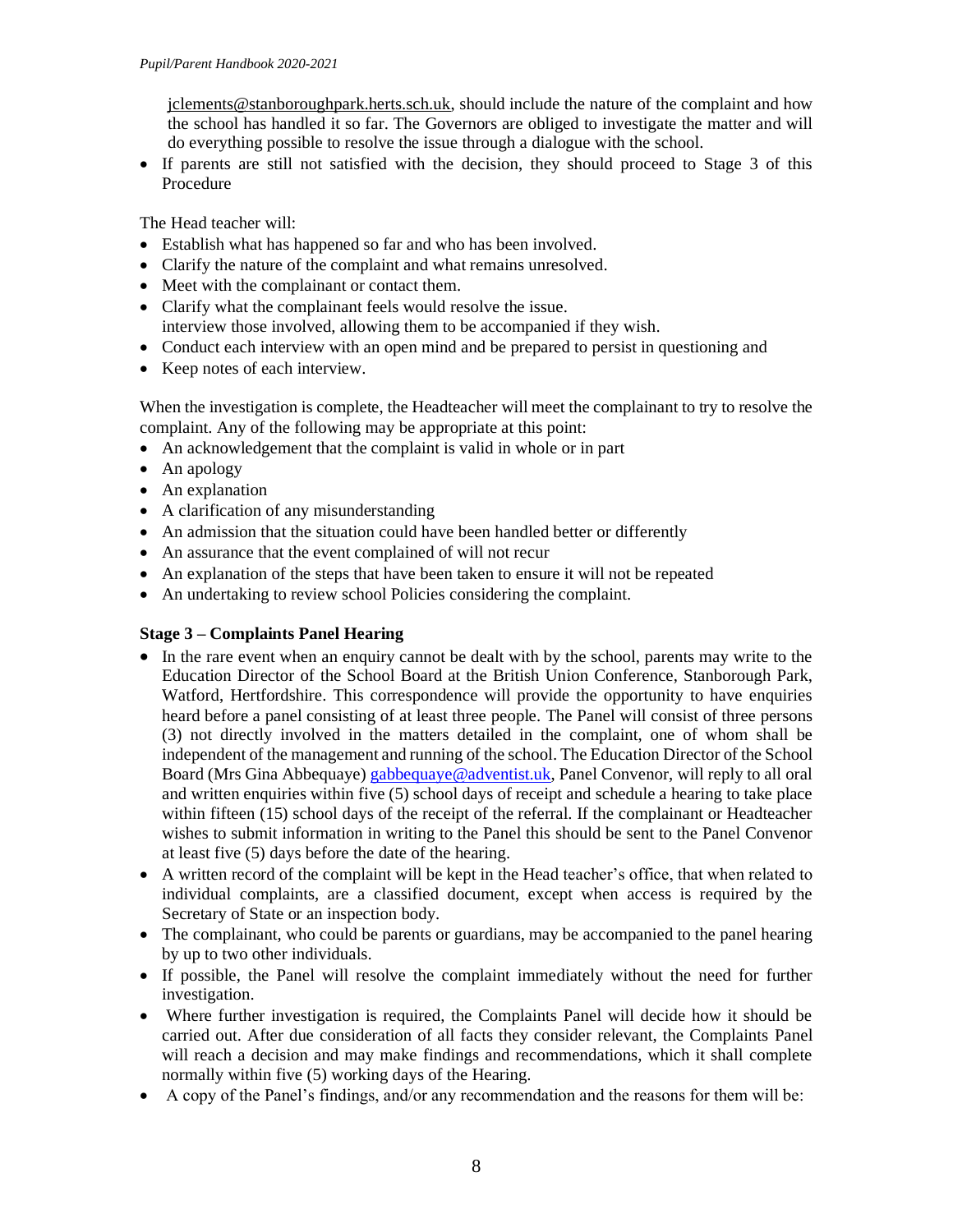- sent by electronic mail or otherwise given to the complainant and, where relevant, the person complained about; and
- available for inspection on the school premises by the Chairman of the Board of Governors and the Head teacher.
- The complainants will have the right of appeal to a higher authority, namely the Independent Schools Inspectorate (ISI) whose contact details are given at the end of this policy.

As far as possible, the meeting should not be delayed if the referral comes at the end of term, especially at the end of the Summer Term. Since the aim of the procedure is to resolve the issue and effect reconciliation if necessary, it will be best if the matter can come to the Panel as quickly as possible, especially if the complainant will already have been engaged over a longer period in attempts to put things right.

## <span id="page-9-0"></span>**CORRIDOR BEHAVIOUR**

Pupils must not leave a classroom without a pass from the teacher present. Access to toilets and lockers is permitted prior to registration, morning break, and lunchtime and after school. Pupils should not request toilet or locker access during class time.

When changing classes, pupils should walk quietly and directly, keeping to the left of corridors and stairs. Pupils should line up quietly outside each class and wait for the teacher to invite the class into the classroom.

## <span id="page-9-1"></span>**CURRICULUM**

Pupils follow a broad curriculum enabling them to acquire skills in thinking, speaking and listening, literacy, and numeracy and gain experience in scientific, technological, social, physical, and spiritual education, within the school's Christian ethos.

In Key Stage 3 all pupils study the core subjects English, Mathematics, Biology, Chemistry and Physics. All pupils take Religious Education, French, Spanish, Geography, History, ICT, Art, Music, and Physical Education. All pupils receive Personal, Social and Health Education, and instruction in Citizenship and advice on Careers. In addition projects are organized to enable pupils to develop Music, Keyboard skills and Horticulture. Pupils may participate in the Choir or in Drama.

In Key Stage 4, pupils take the core subjects English, English Literature, Mathematics and Science (Biology, Chemistry and Physics) leading to GCSE. All pupils take Religious Studies and receive instruction in PSHE, Citizenship and Careers. Pupils take one Modern Foreign Language (French or Spanish) and choose optional subjects out of Art, Business Studies, Geography, History, Music and ICT.

# <span id="page-9-2"></span>**DEMERITS**

To ensure an environment that is conducive to learning, a demerit system maintains a record of pupils who break the school rules. The demerit process should serve as a learning process and as a deterrent. Demerits are issued for minor academic or behaviour offences. This permits the school to deal with poor behaviour in a graduated fashion. The form tutor and senior teacher tracks demerits, issues detentions and/or punishments and notifies parents as specific accumulated demerits. The purpose of demerits is to detect any developing patterns of behaviour that require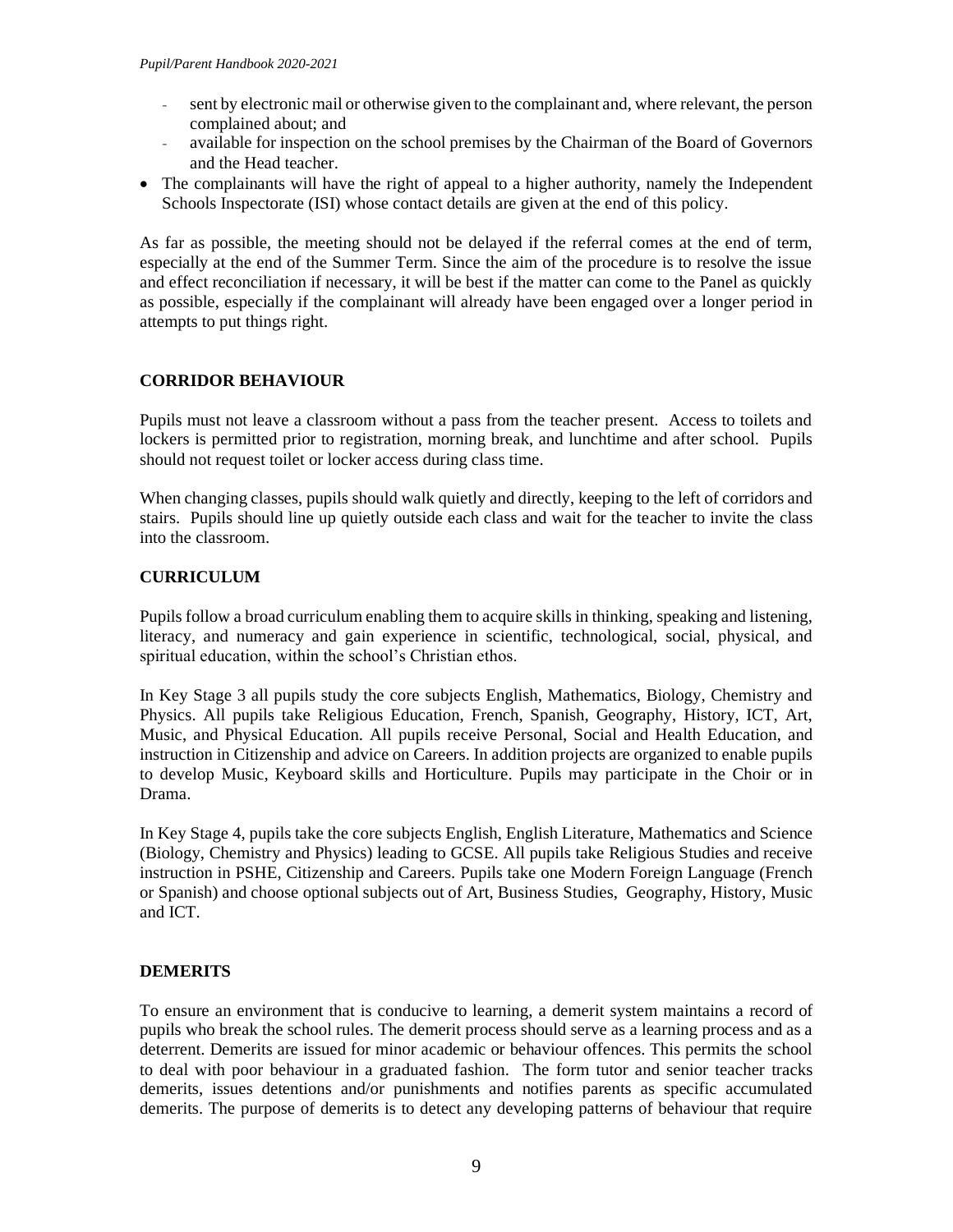correction. Demerits may be given for: tardiness, littering, misbehaviour, uniform infringements, truancy, unacceptable language or consuming food/drink outside the designated are and time.

### <span id="page-10-0"></span>**DETENTIONS**

Pupils may be detained at the end of the school day for 15 minutes without prior notification. For detentions exceeding 15 minutes, parents will be notified.

Detentions will be given on Sundays or during school holiday periods where there are outstanding detentions, urgent academic work missed or for serious offences.

## **DISCIPLINARY COMMITTEE**

Where a pupil commits a serious offence, the Disciplinary Committee will be called. The Committee consists of the Head, Assistant Head, Senior Teacher, School chaplain and Form Teacher. All pupils are expected to abide by the rules as set out in the Behaviour Policy. Any pupil who commits a serious offence will be called before the Committee for disciplinary action. Pupils and their parents will meet with the Disciplinary Committee to discuss the offence. Pupils will be required to answer to any violation suspected. The Committee may also interview pupils not involved in the violation.

A Disciplinary Committee will be held at the earliest convenience of its members and parents will be notified. The Committee may meet without all its members present, providing there is a majority of members present. Parents of the perpetrator will be consulted on the decision of the Committee and may be called in for a parental interview. Note that we do not discuss the outcomes or consequences with the victims parents.

The Disciplinary Committee determines the facts and recommends specific disciplinary action. Appeals to the Committee must be in writing to the Head within 5 school days of the disciplinary action. Appeals must include the grounds, based on the violation. Within 5 school days of an appeal, three Committee members will meet with the parents and pupils. After the meeting, the Committee will determine whether to affirm the original Committee decision.

### <span id="page-10-1"></span>**DISCIPLINE**

The successful operation of Stanborough School requires the cooperation of many people. By enrolling at Stanborough, pupils and parents accept that all will abide by the school's ethos. The school has established rules and guidelines for maintaining high standards for pupil conduct, which leads to a safe, orderly and inviting school.

On enrolment a pupil is responsible for his or her actions both in and out of school. The authority and responsibility for directing the activities of the school have been given to the school staff. Insubordination is the failure of a pupil to follow the reasonable directives of a teacher or staff member on or off campus. Insubordination will result in a parent conference, possible exclusion or expulsion.

Any serious violations of school policy and/or any illegal or other misbehaviour will result in the cessation of enrolment of the pupil. This is especially true where the good reputation of the school is compromised or jeopardized.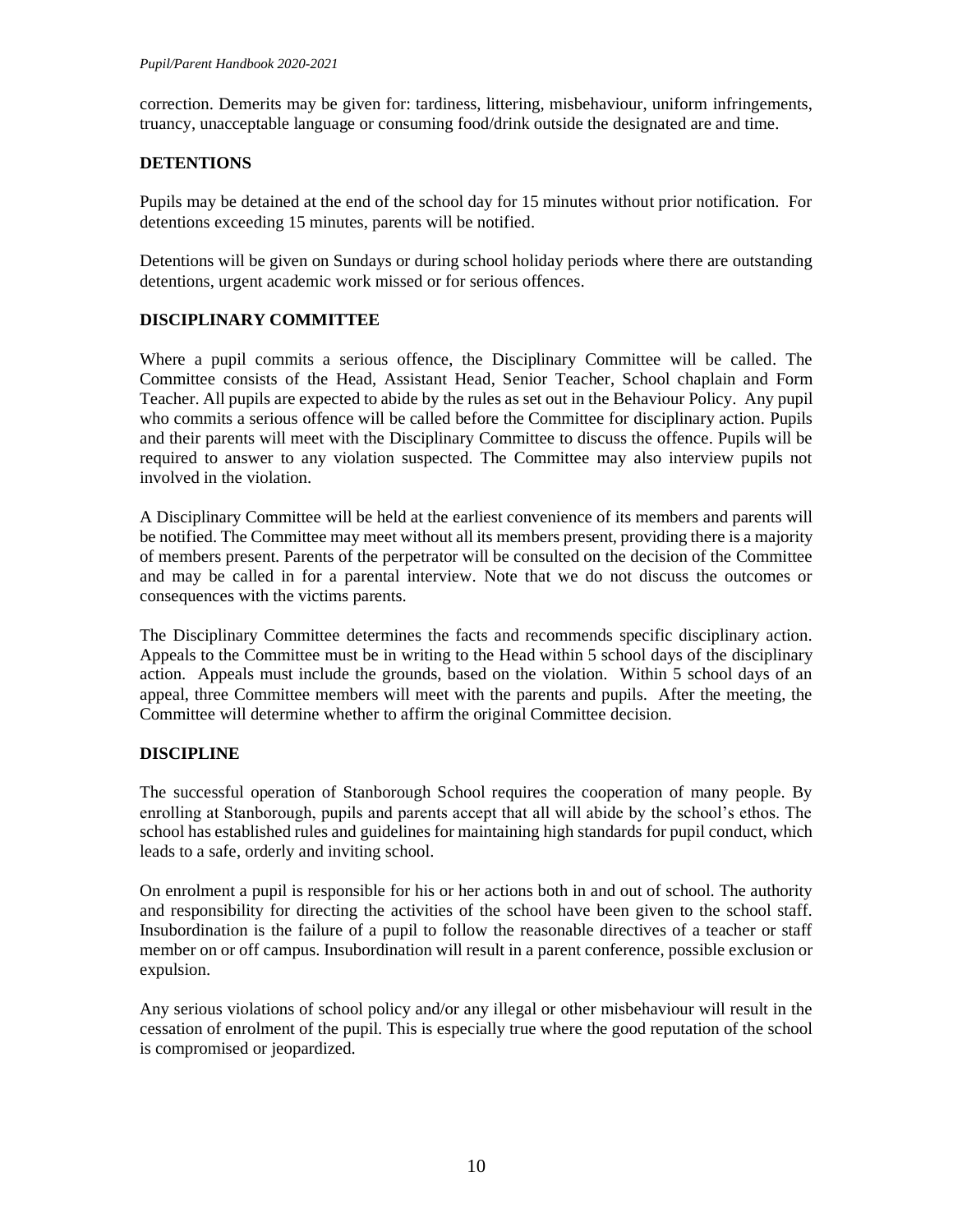# <span id="page-11-0"></span>**ENGLISH AS A SECOND LANGUAGE (ESL)**

The ESL (English as a second languages) programme of the International School at Stanborough is designed to assist applicants to reach a level of English proficiency necessary for all academic work.

All pupils whose home language is not English are integrated into normal classes at Stanborough School to a great extent from their arrival at the school and are withdrawn from various classes to attend ESL classes throughout the week and are given ESL lessons. When they are withdrawn it is usually from classes where a high degree of English proficiency is expected and in which they are not maintaining a satisfactory level. These subjects could include English, Religious Education, History etc. which all require a high level of English. They are not withdrawn from other core subjects such as Mathematics, the Sciences and IT where, in general, they show a greater level of progress because the requirements are less language-based

# **EXAMINATIONS**

Examinations are an integral part of each subject and are administered at the end of the school year in June. GCSE (Years 11) exams are public and are scheduled nationally. All pupils are expected to be present for all examinations. Pupils who are not present for exams will receive no grade unless a valid excuse is given in writing to the school. Exam fees are non-refundable and pupils failing to attend confirmed exams will be charged in full.

All examinations are subject to strict regulations pertaining to silence, integrity, and permissible equipment. Stanborough School will strictly enforce all examination regulations. A copy of examination regulations is available upon written request.

### **EXCLUSION**

Exclusions may be internal or external and vary in duration depending on the nature of the offence. Pupils may not attend or participate in any school activity while excluded. Where a pupil is externally excluded, no access to the campus is permitted.

The Disciplinary Committee may also call for exclusion where a pupil causes a major disruption of the school atmosphere or brings the school into disrepute. It is the responsibility of the pupil to collect any assignments or notes missed during exclusion. Pupils should complete all missed assignments within five days of returning to school after exclusion.

### **EXPULSION**

The following offences may result in expulsion of a pupil: involvement with drugs or alcohol, weapon possession, assault, serious theft, or vandalism.

The Disciplinary Committee may also request the School Board to call for expulsion for any offence, which includes police notification. Parents may appeal in writing to the Chair of Governors within 5 school days of a pupil being expelled. The appeal must state the grounds, based on the violation. Within 5 school days, a Committee of no less than 3 board members and/or senior teachers will meet with the parents and the pupil. After the meeting, the Committee will vote to affirm the expulsion.

### **EXTRACURRICULAR ACTIVITIES**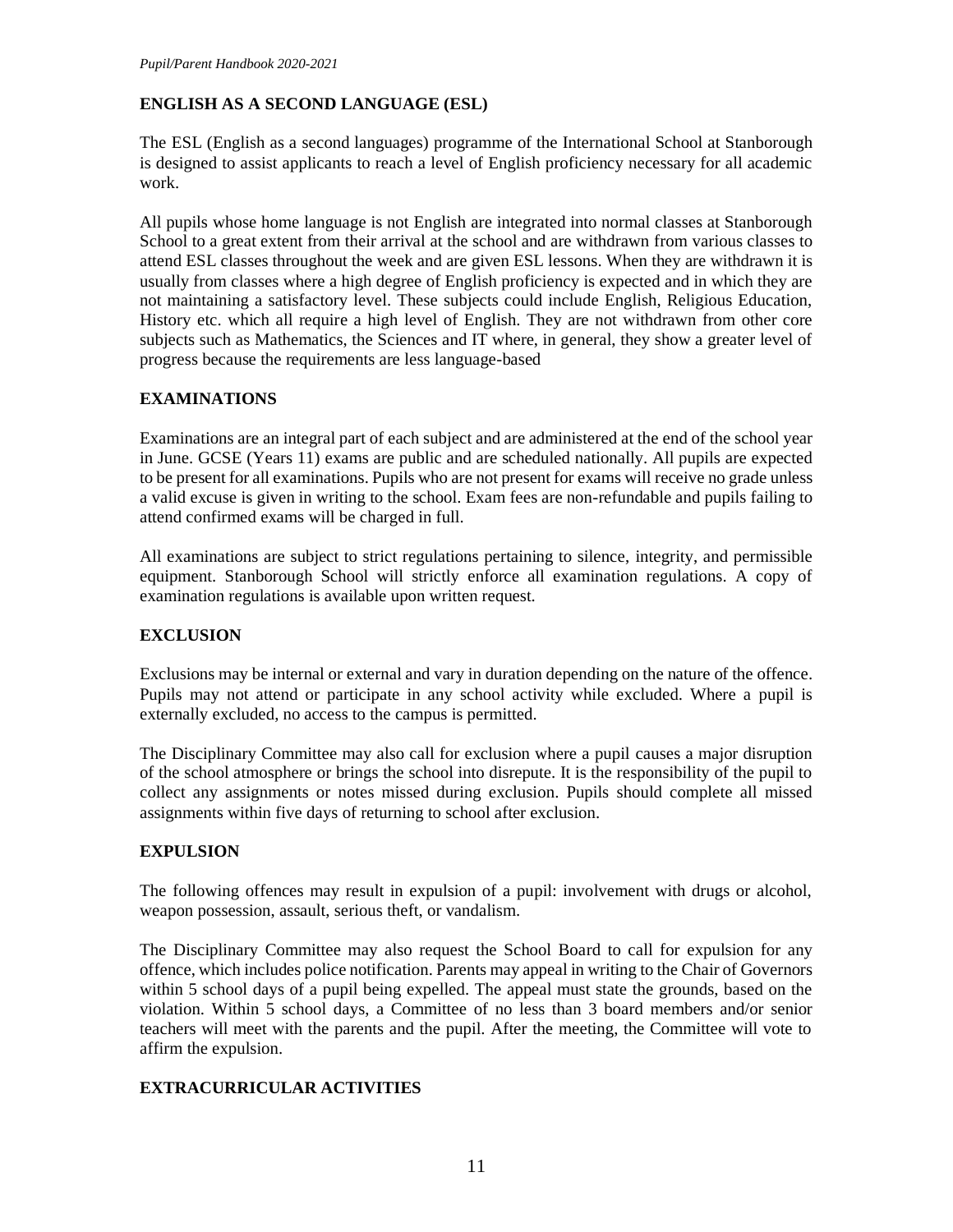Extracurricular activities are offered during lunchtime and after school (depending on COVID-19 regulations). Some extracurricular activities may be supplementary to academic subjects, such as Language Clubs. There are also sporting and recreational extracurricular activities. It is expected that each pupil will be involved in at least two extracurricular activities for the academic year.

Failing two or more subjects in a term will disqualify a pupil from participating in a sporting or recreational activity until the failures have been reduced in the following term. If a pupil is in a dramatic, musical or sporting event and receives more than two failures, he or she may participate in the current event but may not take part in future events prior to reducing the number of failures.

# **FIRE ALARM**

Fire alarms should only be raised by a school staff member or by a pupil instructed by a staff member to raise the alarm. The use of the fire alarm by any pupil is expressly forbidden. Exclusion or expulsion will result in any false alarms raised by a pupil.

All fire drills are to be treated as serious. Pupils should follow instructions given by a school staff member. Exit of the building should be done silently via the nearest fire exit. All pupils should meet at the rear playground on exiting the building, or in the front lower car park (near the Boarding School) should the alarm sound after 4pm.

## <span id="page-12-0"></span>**GRADE POINT AVERAGE**

In order to give each pupil, the opportunity to improve during the year, Grade Point Averages (GPA) are calculated at the end of each half term. A GPA of 5 is the recommended minimum for each pupil. Any pupil achieving a GPA of 6 or above will be placed on the Honour Roll.

### <span id="page-12-1"></span>**HEALTH SERVICES**

A First Aid Staff is on duty every school day in the General Office, located in the Reception area of the school. Parents should report to the Reception when coming to collect a pupil who is ill.

A pupil becoming ill should obtain permission from the Class Teacher to report to the First Aid Staff. If the pupil is not in class or there is an emergency, the pupil may report directly to the First Aid Staff. Pupils should never remain out of school staff supervision due to illness. Pupils missing class due to illness must have a note from the First Aid Staff or the incident will be treated as truancy.

If pupils bring medication to school, it must be in its original package and handed in to Reception with clear written instructions on the last dosage and when the next one is due. Any medication not handed in to Reception in this manner will be confiscated. The School should be informed of any medical conditions i.e., allergies, asthma, diabetes, hay fever etc.

### <span id="page-12-2"></span>**HOME STUDY**

Each pupil is expected to spend a minimum of two hours daily (Years 7-9), three hours daily (Years 10-11) on written and/or oral study work for each school day. On weekends, pupils are expected to spend between six to twelve hours, depending on the Year group, with revision and/or homework.

It is the responsibility of the parent to ensure that the pupil has a quiet study area and scheduled chores are completed to permit a reasonable study environment. It is the responsibility of the pupil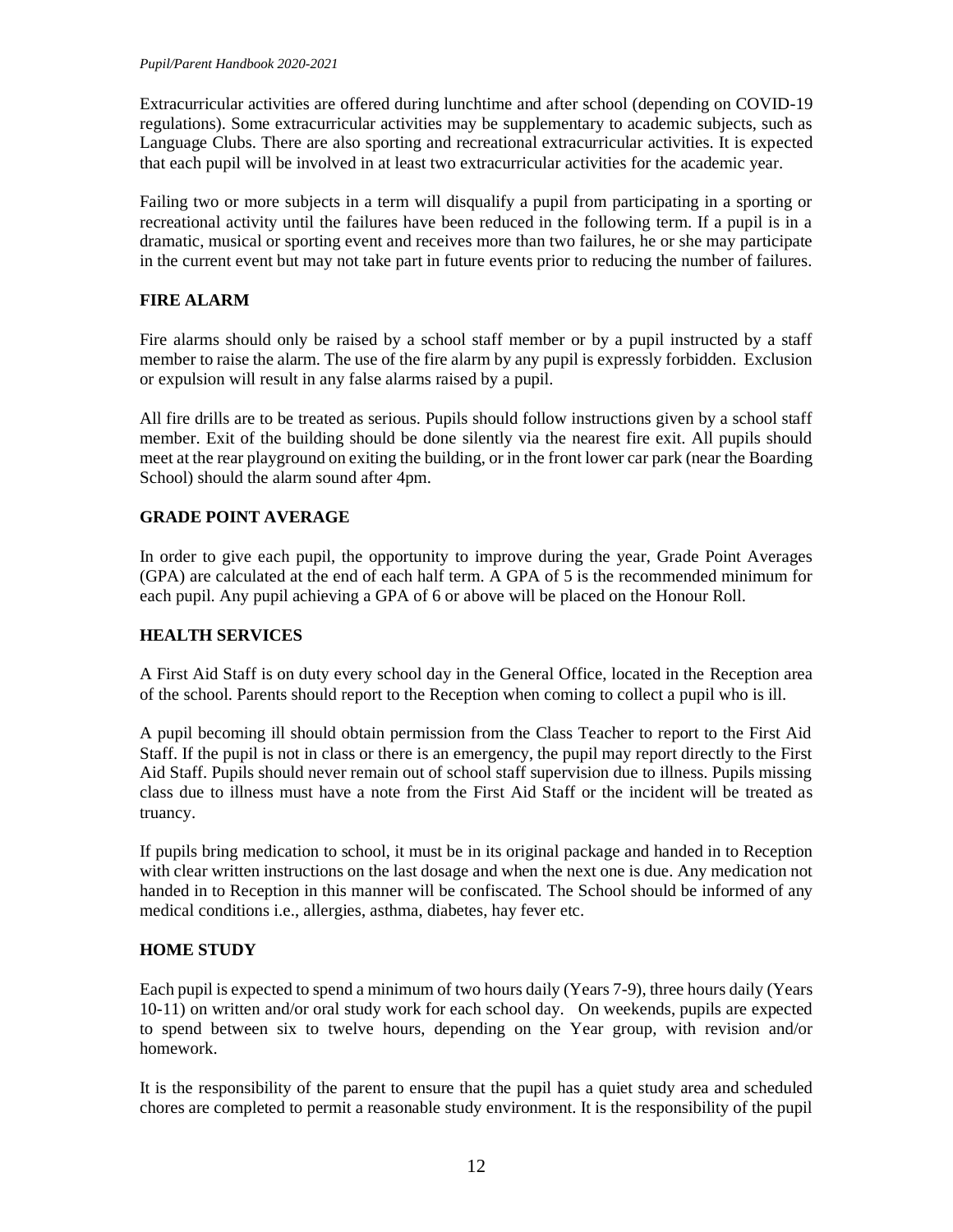to organize a revision timetable and adhere to the school's published homework/examination timetable.

## <span id="page-13-0"></span>**HOMEWORK**

All homework should be completed in accordance with the homework timetable. Each assignment should be completed neatly and promptly submitted on the due date. Pupils should review homework assignments prior to the penultimate date for completion. This is to ensure that pupils understand all assignments and are able to submit assignments on time.

Each pupil is issued with a Homework Diary. Pupil homework assignments should be noted in the diary daily. Parents must sign the homework diary weekly, ensuring all assignments have been completed. Parents may write notes to teachers via the homework diary and may expect teachers to send messages home via the diary. Homework details may also be found daily on the school website.

## <span id="page-13-1"></span>**HONOUR CODE**

Each pupil vows to achieve his or her best by honest and commendable efforts on enrolling at Stanborough School. Cheating, dishonesty and plagiarism in any form are contrary to the ethos of Stanborough School. To steal, obtain, use or provide information or items obtained dishonestly is immoral and counter to any ideals of education. If a pupil is found cheating or plagiarizing, a zero will be given and disciplinary action will follow. Dishonest acts will result in disciplinary action. A serious breach of the Honour Code may result in exclusion or expulsion.

## <span id="page-13-2"></span>**HONOUR ROLL**

To provide recognition for those pupils who excel academically, Stanborough School has instituted an Honour Roll for each half term. A pupil with an average GPA of 6 will earn a place on the Honour Roll and receive five merits. A pupil with an average GPA of 7 and higher will gain High Honours and receive eight merits.

The Honour Roll is published every half term and pupils are awarded merits in school assembly. Pupils gain house points for achieving a place on the Honour Roll.

### <span id="page-13-3"></span>**HOUSES**

Each pupil becomes a member of one of three houses: Grenfell, Livingstone, or Shaftesbury. Each year houses compete with friendly rivalry for the house cups in academic and sports activities. The house system encourages team spirit and emphasizes co-operative effort. This enables friendly competition between pupils to accumulate house points.

### <span id="page-13-4"></span>**LANGUAGE STUDY**

Each pupil is required to study a modern foreign language from Years 7 to 11. Successive levels of modern foreign language must be taken consecutively. In the case of pupils studying English as a foreign language, the requirement to study a modern foreign language may be satisfied by English language lessons.

### <span id="page-13-5"></span>**LATE ARRIVAL**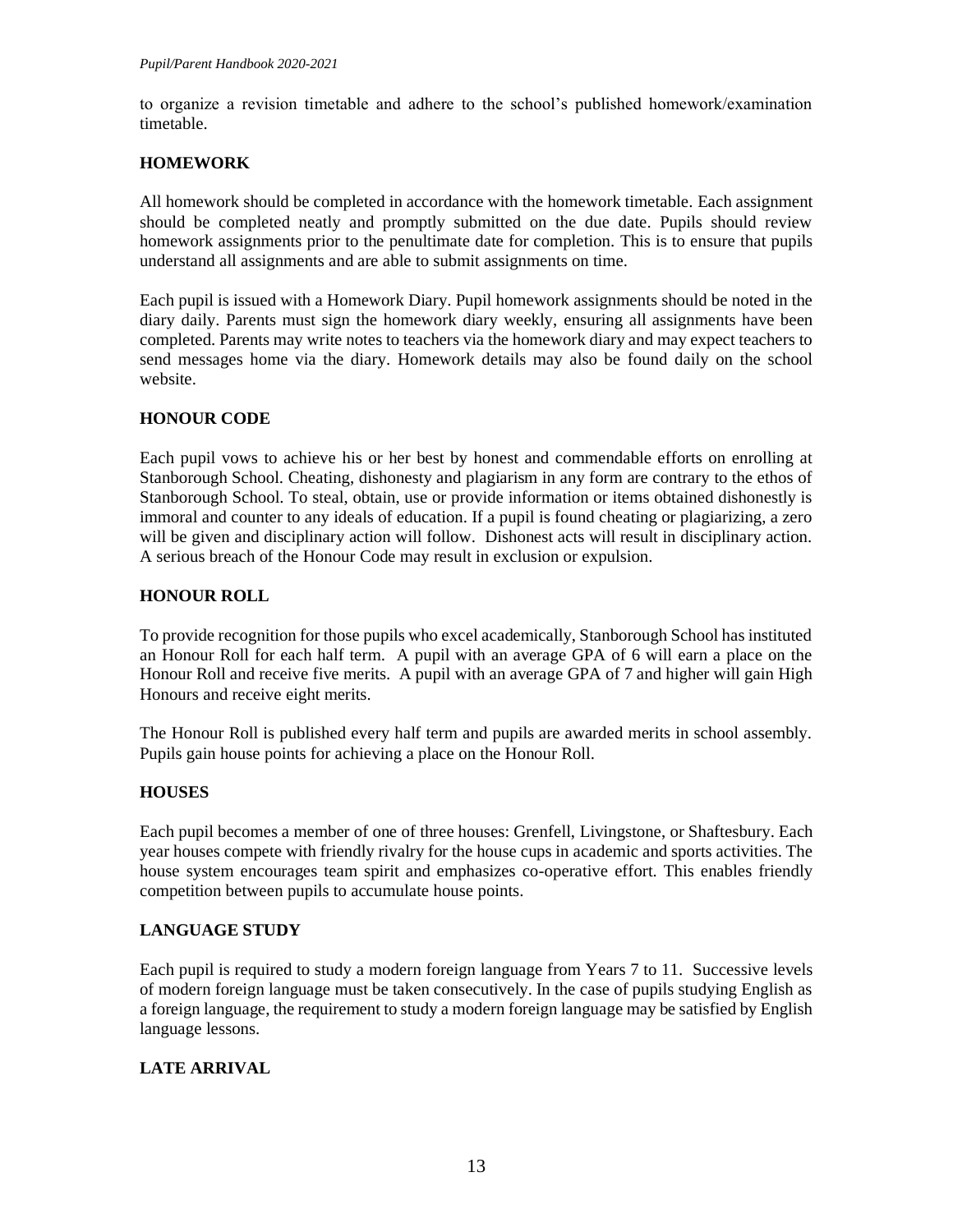Parents are expected to support the goal of punctuality ensuring pupils arrive to school on time. All pupils are expected to arrive at school by 08.35 for registration (subject to change due to COVID-19 procedures). Pupils who arrive after registration are marked as late. A written note must excuse all late arrivals from parents. Scheduled late arrivals, where the school has received prior notice, will be excused. Reasons for scheduled late arrival may include medical appointments. Nonscheduled late arrivals must have a valid reason to be excused. Valid reasons include medical appointments or transport difficulties. For an accumulation of unexcused late arrivals, pupils will be given late detention.

Pupils arriving late should report to the Reception on arrival at school for a late slip to submit to the Form/Class Teacher.

## <span id="page-14-0"></span>**LEAVING CAMPUS**

Stanborough is a closed campus. Pupils are not permitted to leave campus during the school day without written permission from parents and Form Teacher approval. The closed campus policy is in effect during examinations and any other school events. Pupils leaving campus without permission will receive disciplinary action.

## <span id="page-14-1"></span>**LOCKERS**

Lockers are assigned on the first day of school. Pupils are responsible for ensuring their lockers are secure at all times. Keys should not be shared with other pupils. Damaged lockers or lost locks will be charged from the locker deposit. Lockers must be kept tidy and free from any adhesive material or indelible markings. The school may inspect lockers at any times without prior notification to pupils.

### <span id="page-14-2"></span>**MERITS**

Merits, post cards and text messages acknowledge the behavioural efforts and academic achievements of pupils.

### <span id="page-14-3"></span>**MOBILE PHONES**

Mobile phones and all other electronic devices i.e., iPod, are not permitted to be used within the school. Any pupils requiring bringing such items to school must ensure that they are switched off and stored within their lockers, with form tutors or at reception from 8.30am until 4pm. Failure to do so will result in the items being confiscated. The school cannot accept responsibility for any lost or damaged items.

### <span id="page-14-4"></span>**NEWSLETTERS**

At the end of each term a school newsletter will be distributed to parents. The newsletter will be given to pupils to deliver home or sent via email. Parents should read the newsletter to keep abreast of school events and developments. Parents wishing to contribute to the newsletter may do so by submitting information to the school's marketing department by the penultimate week of each term.

### <span id="page-14-5"></span>**OPTIONS FOR GCSE**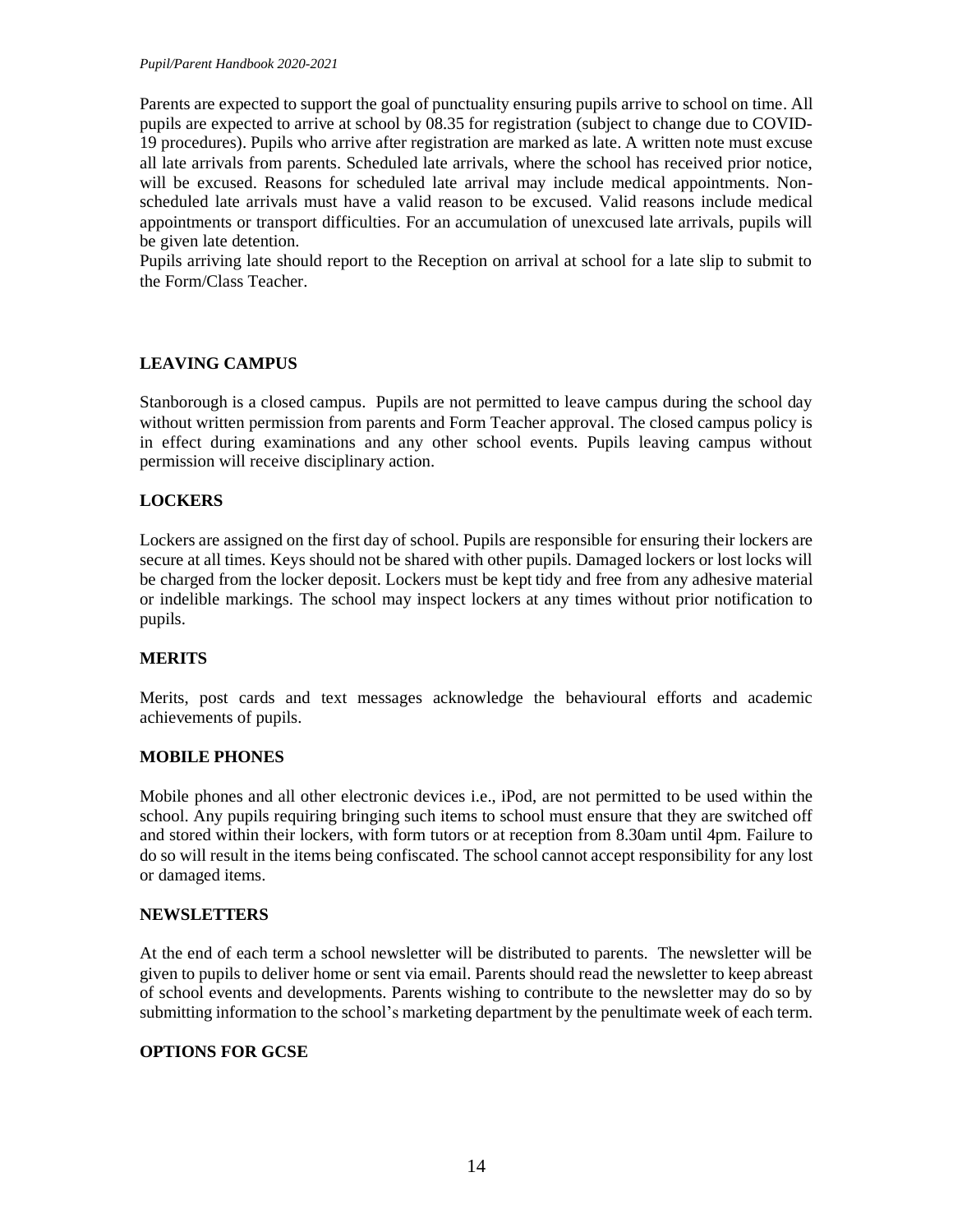The selection for GCSE options begins in the summer term of Year 9. Pupils will receive an options booklet to take home. Parents should consult with teachers in selecting the options for the following academic year. Pupils will complete an options sheet and return it to the Head Teacher by the stated deadline. The subject teachers will approve options. The availability of options will be based on the demand from the pupils. Options are subject to change annually.

# <span id="page-15-0"></span>**PARENT TEACHER ASSOCIATION**

The PTA serves as the voice of the parents. The AGM is held in the penultimate half term, where officers are elected. In addition to fundraising, the PTA is involved in the organization of many school social events and parent workshops.

### **SANCTIONS**

Pupils may be given a range of sanctions depending on the violation. Sanctions for minor violations may include rubbish collection or the tidying of a classroom, Margerison Hall or the dining hall. For more serious violations, hard labour may be given and can include gardening, office work or the cleaning of school facilities.

Pupils may also be requested to write lines, essays or copy out the school rules. In all cases, pupils are expected to make a heartfelt apology to the offended individuals. In some cases, this may be requested to be done publicly, where the pupil has offended a group or has brought the school into disrepute.

### <span id="page-15-1"></span>**PREFECTS**

Senior pupils are selected by an interview panel of teachers to serve as Prefects. Prefects are responsible for assisting school staff members in the supervision of pupils. Prefects are given the authority to detain pupils for up to 15 minutes for poor behaviour and issue minor sanctions such as rubbish collection.

It is expected that all pupils will respect the presence of Prefects while on and off campus.

Pupils may appeal to the Head Boy/Girl in the first instance for questionable judgments by a Prefect. The Form Teacher of the appellant pupil should be approached in the event the decision of the Head Boy/Girl is questioned.

### <span id="page-15-2"></span>**PROPERTY**

Pupils are responsible for the proper care of school property and personal property. Any unidentified item should be delivered to the Lost and Found at reception. Pupils will be charged for damage to school property and disciplinary action will be taken.

Pupils should not bring valuable items to school. Mobile phones and any other electronic equipment brought to school should be secured in lockers and not used during the school day. The school will take no responsibility for damaged, lost or stolen personal property.

### <span id="page-15-3"></span>**REPORTS**

Bi-annually a written report will be distributed to parents. Parents should read the report and discuss the results and comments from teachers with the pupil. After the pupil has reflected on the report,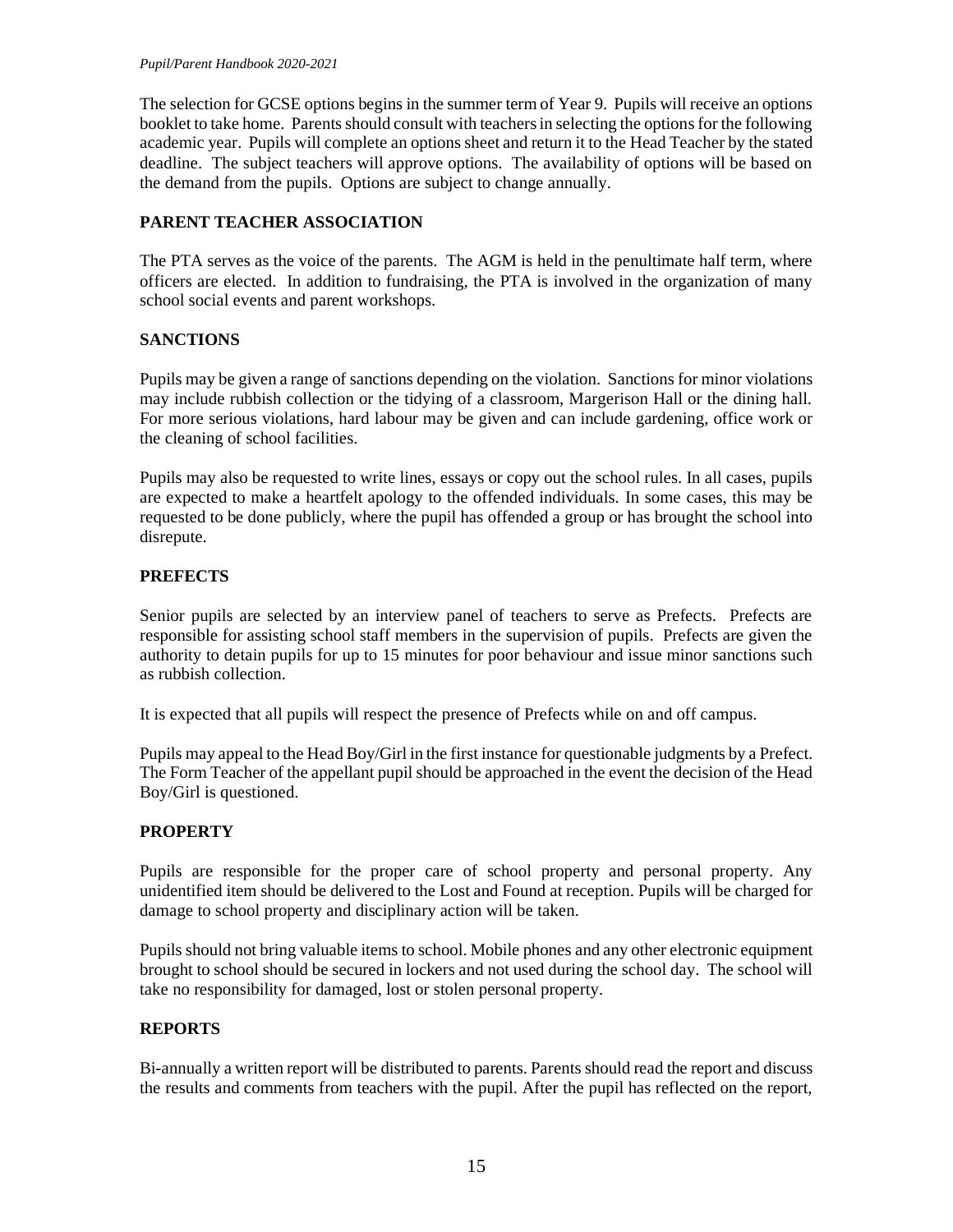the pupil and parent should complete the confirmation sheet. The confirmation sheet should be returned to the school at the commencement of the following term.

## <span id="page-16-0"></span>**SCHOLARSHIPS AND BURSARIES**

Stanborough School offers exceptional value for money as an independent school.

The school reserves the right not to award scholarships in any particular year.

### <span id="page-16-1"></span>**TRAVELLING TO SCHOOL**

Pupils are expected to maintain school conduct while travelling to and from school. Travelling includes cycling, walking, waiting at bus stops or train stations or riding on busses or trains. Pupils found violating this regulation will receive disciplinary action.

### <span id="page-16-2"></span>**TRIPS**

Valuable learning experiences can take place outside the classroom. Trips are used as supplements to regular classroom work. Pupils must be in uniform unless the trip organizer provides written notification for other attire. Permission slips will be sent home for all trips and they must be signed by parents and returned to school by the designated date. Pupils are responsible for making up any work missed and should check with teachers prior to the trip to procure assignments and arrange to make up any class work.

Exemplary behaviour is expected of all pupils participating in any trip.

## <span id="page-16-3"></span>**TRUANCY**

Pupils are required to attend all classes. A pupil missing a class without a valid excuse will be counted as truant. Disciplinary action will result from truancy.

### <span id="page-16-4"></span>**UNIFORM (Uniform list to be found on pg. 16 & 17)**

Pupils are expected to be in full uniform when travelling to and from school and while in school. However, due to implications of COVID-19, Students are allowed to currently wear their PE kit on the days they have PE. At all times uniforms should be neat. Shirts must be always tucked in and ties must fall to the waist level. Consult the uniform code for further details.

Pupils not in full uniform must have a written parental excuse. Pupils may be sent home for major or repeated uniform infringements.

### <span id="page-16-5"></span>**WITHDRAWAL**

Parents must give one term's notice in writing to the Registrar indicating withdrawal. Withdrawal prior to the end of a term will not result in the refund of that term's fees. Parents failing to give one term's notice in writing will be liable for the next term's fees. The school will release no records until all fees have been cleared. After withdrawing, a pupil must wait one term before re-applying for admission.

Where the parent is requested by the school to withdraw the pupil, the notice of one term does not apply.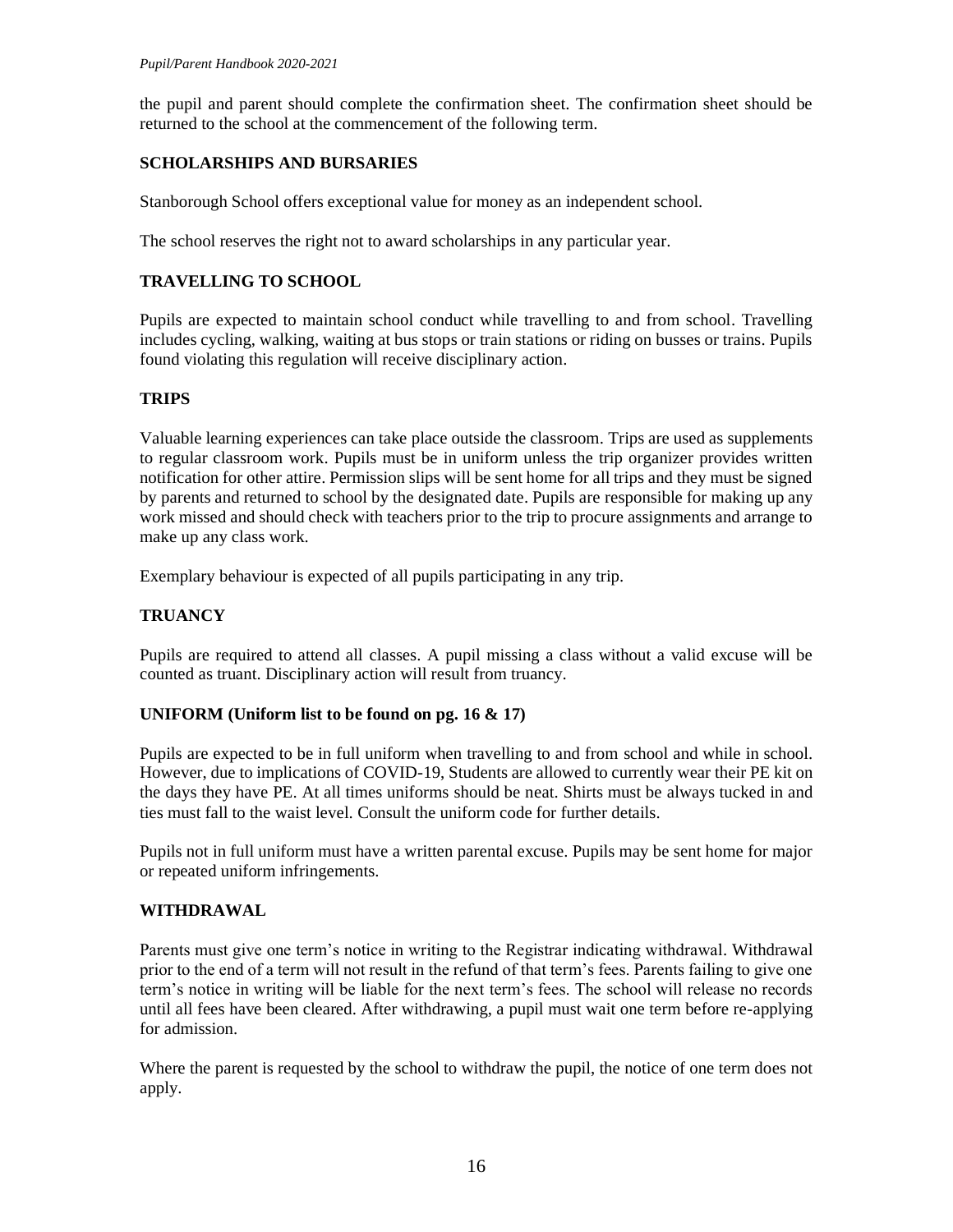|                              | Year 7                           | Year 8                           | Year 9                          | Year 10                  | Year 11                          |
|------------------------------|----------------------------------|----------------------------------|---------------------------------|--------------------------|----------------------------------|
| <b>Time of arrival</b>       | 8:30am                           | 8:40am                           | 8:40am                          | 8:40am                   | 8:50am                           |
| <b>School finish</b><br>time | 3:30 <sub>pm</sub>               | 3:30 <sub>pm</sub>               | 3:30 <sub>pm</sub>              | $3:35$ pm                | $3:35$ pm                        |
| Location                     | <b>Front Student</b><br>Entrance | <b>Front Student</b><br>Entrance | <b>Back student</b><br>entrance | Back student<br>entrance | <b>Front Student</b><br>Entrance |

# **Stanborough School Start Times (amended due to COVID-19)**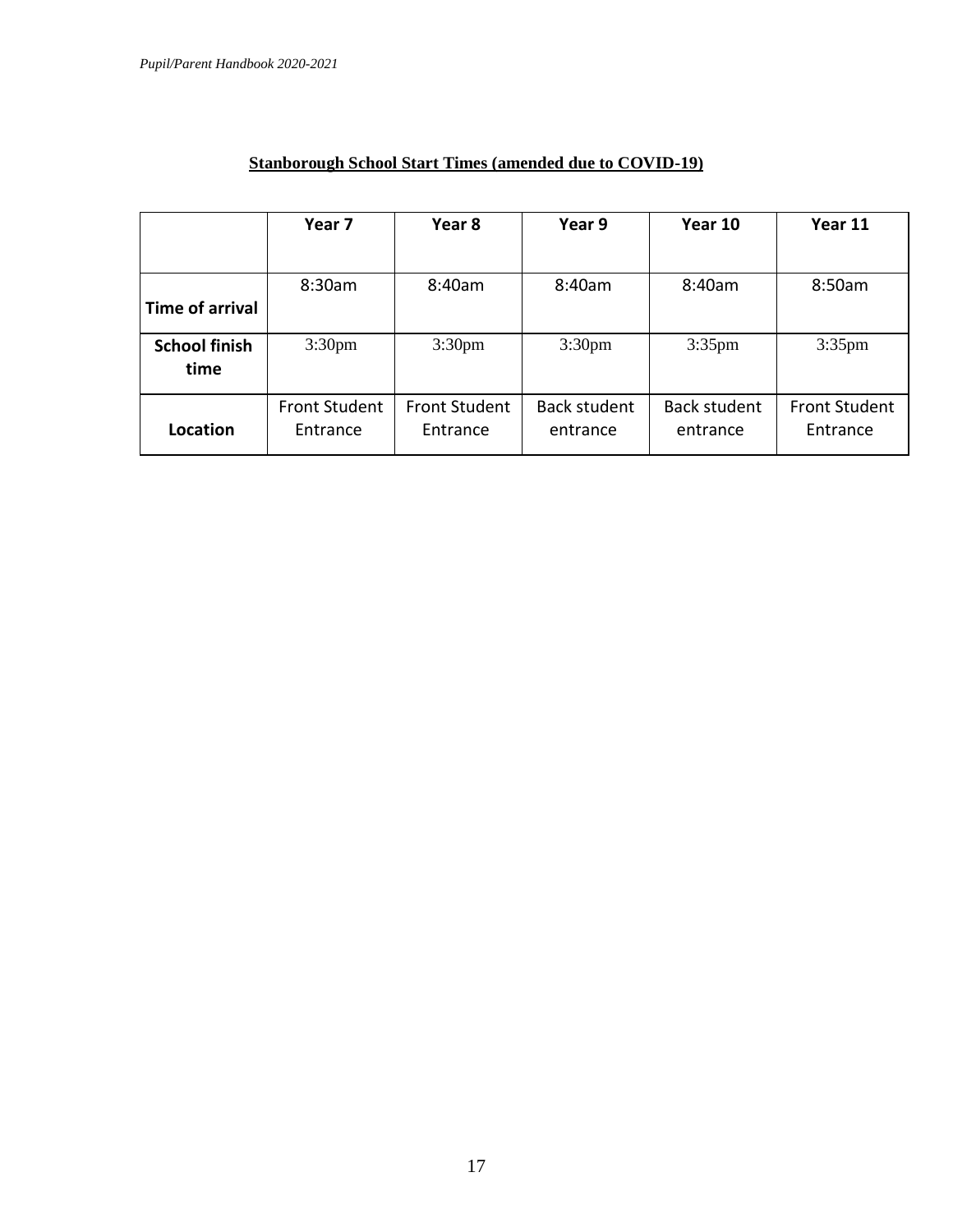Note:

- The school runs a two-week (10 day) timetable, each day consisting of five one-hour periods for all pupils.
- Key Stage 3 students leave school at 3:30pm and Key Stage 4 students leave school at 3:35pm. This will allow for social distancing and prevent congestion
- Friday school ends at 13:30 for all pupils.
- Students are not allowed onto the school premises until 5 minutes before the start of the day
- As soon as students are given permission to leave school at the end of the day, they must vacate the school building and not loiter around school.

| Period                | <b>Times</b> |       |
|-----------------------|--------------|-------|
|                       | From         | To    |
| Registration/Assembly | 08:40        | 09:10 |
| $\mathbf{1}$          | 09:10        | 10:10 |
| $\overline{2}$        | 10:10        | 11:10 |
| <b>Break</b>          | 11:10        | 11:30 |
| 3                     | 11:30        | 12:30 |
| $\overline{4}$        | 12:30        | 13:30 |
| Lunch                 | 13:30        | 14:20 |
| Registration          | 14:20        | 14:30 |
| 5                     | 14:30        | 15:30 |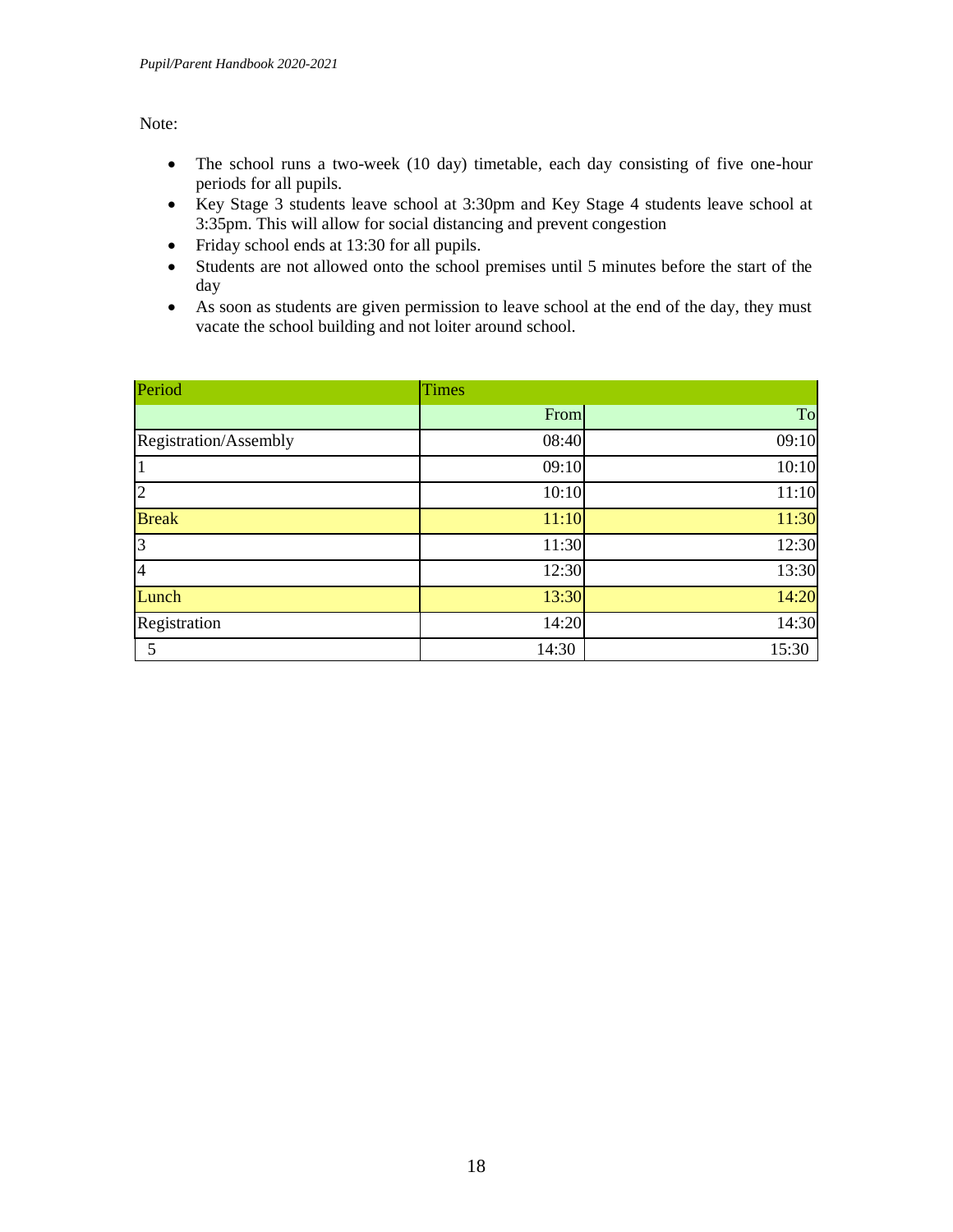SCHOOL UNIFORM: Note that students will be allowed to wear their PE on the days they have PE due to factors relating to COVID-19.

## <span id="page-19-0"></span>**STANBOROUGH SCHOOL UNIFORM FOR GIRLS**

Blazer – A plain single-breasted black blazer with embroidered logo which is available to purchase from Beatas School Uniform.

Ties – These are available to purchase through Beats School Uniform.

Pullover – dark green V Neck pullover with embroidered logo (optional) available from Beats School Uniform

Shirt – Plain white shirt. Fashion shirts and casual leisure wear are not acceptable. Short sleeved shirts may be worn in summer term.

Shoes – Sensible black leather shoes with a maximum heel height of 4cm and non-marking soles. All boots/Fabric/canvas/leisure/trainers/shoes with coloured trimmings or large tongues are not acceptable. Black sandals may be worn in the summer with white socks or tights.

Skirt – plain medium black skirt with front and/or back inverted pleats. Skirts should be at least 4cm below knee length. **Tight straight skirts with or without pleats or skirts with slits of any kind are not acceptable.** Student must have a skirt for formal occasions. Available from Beat School Uniforms. The website is [www.beatschooluniforms.co.uk](http://www.beatschooluniforms.co.uk/) - phone number 020 33622930.

Trousers – Plain black are available from Beats School Uniform. Black socks must be worn with trousers.

Socks – plain white, ankle or knee length. Beige/tan/black non-patterned tights. Black sheer tights are required for formal occasions such as Speech Night.

Coat – Three quarter length, to ensure blazer is covered, or full length black. The coat should be plain and of plain design and one colour. Coloured trimmings are not acceptable. Available from Beats School Uniform.

Scarf – (optional) plain black

Hat – (optional) plain black.

Jewellery (including earrings) make-up, and nail varnish are all forbidden.

Hairstyle guidelines – Hair must be kept its natural colour and should not be coloured in any way. Hair styles should be modest and not draw attention to the individual. Hair trimmings should be in school colours. The school administration has the final decision as to whether a hairstyle is acceptable, and pupils may be asked to stay at home until the situation is rectified.

Games and PE Uniform/Equipment – Boys and Girls

Polo shirt - white with house logo Shorts - black with logo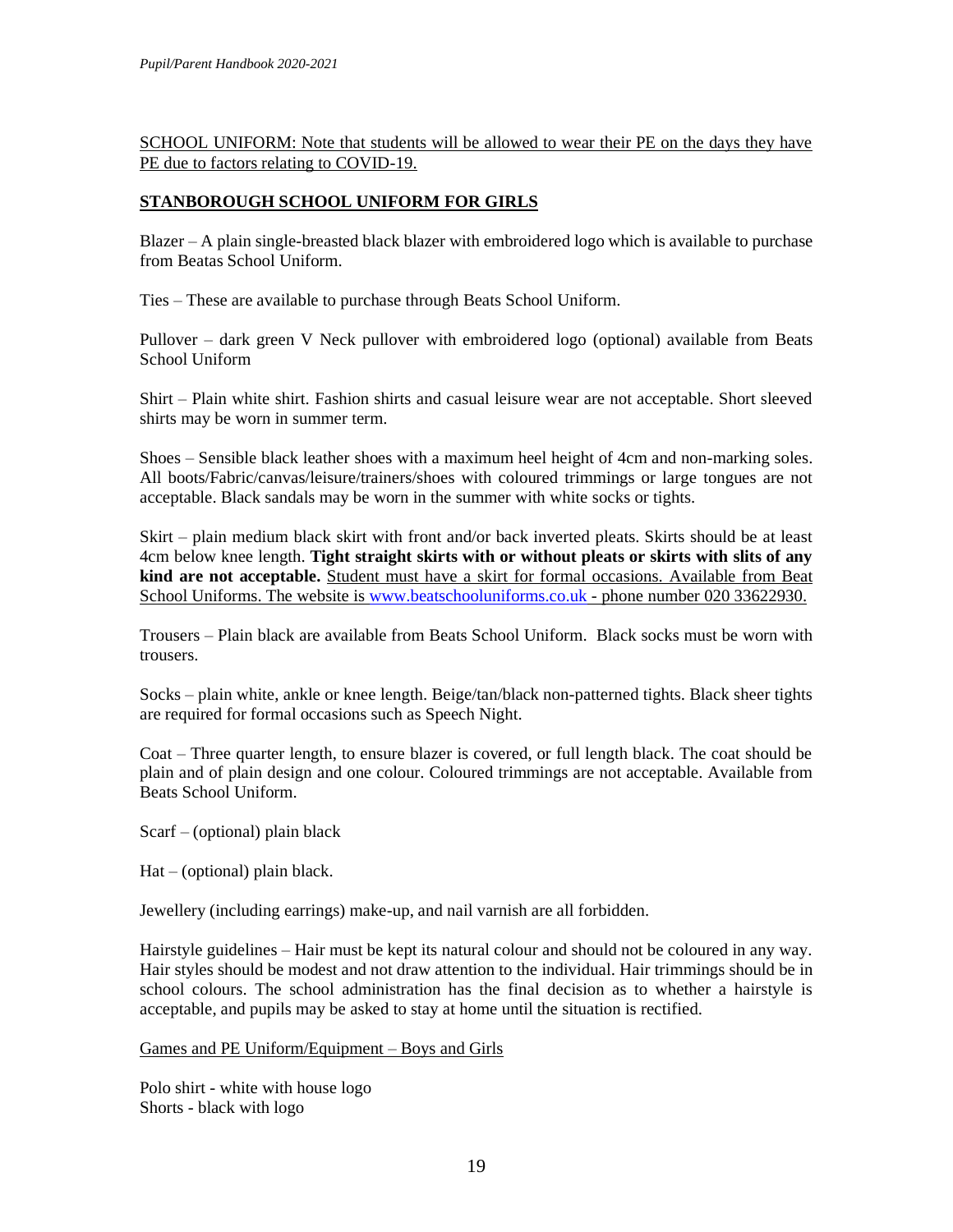these items must be purchased from Beats School Uniform and display the school badge.

Tracksuit top - black with logo Tracksuit trousers - black with logo Fleece - black with logo

Trainers & Badminton racket must be purchased separately by parents.

If in doubt about the acceptability of any item of school wear, kindly keep the receipt so that the article can be returned if necessary.

### <span id="page-20-0"></span>**STANBOROUGH SCHOOL UNIFORM FOR BOYS**

Blazer – A plain single-breasted black blazer with embroidered logo which is available to purchase from Beats School Uniform

Ties – These are available to purchase from Beats School Uniform.

Pullover – dark green V Neck pullover (optional) Available from Beats School Uniform.

Shirt – plain white shirt. Fashion shirts and casual leisure wear are not acceptable. Short sleeved shirts may be worn in summer term.

Shoes – Sensible black leather shoes with a maximum heel height of 3cm and non-marking soles. All boots/ fabric/canvas/leisure/trainers/shoes with coloured trimmings or large tongues are not acceptable.

Socks – plain black.

Trousers – plain black polyester, polyester cotton or wool. Fashion, casual leisure or cotton twill trousers are not acceptable.

Coat – three quarter length, to ensure blazer is covered, or full length black. The coat should be plain and of plain design and one colour. Coloured trimmings are not acceptable. Available from Beats School Uniform.

Scarf – (optional) plain black

Hat – (optional) plain black.

Jewellery (including earrings) is forbidden

Hairstyle guidelines – Hair must be kept its natural colour and should not be coloured in any way. Hair styles should be modest and not draw attention to the individual. Hair should not fall below the top of the blazer collar, stand out more than 3 inches from the head, or be as short as hair guide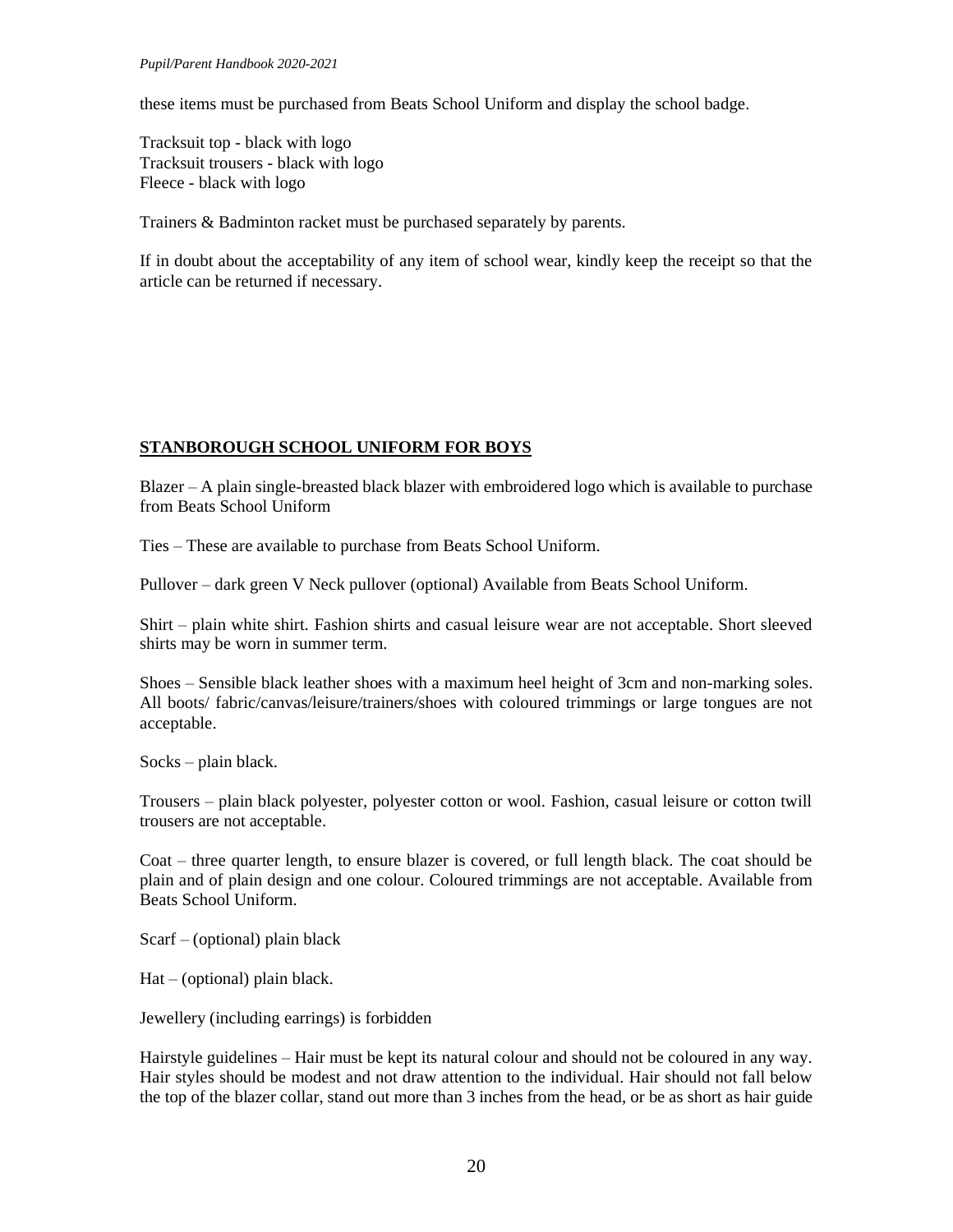number 1. Hair patterns and plaited hair are not permitted. The school administration has the final decision as to whether a hairstyle is acceptable, and pupils may be asked to stay at home until the situation is rectified.

Games and PE Uniform/Equipment – Boys and Girls

Polo shirt - white with house logo Shorts –black with logo These items must be purchased from the School and display the school badge. Tracksuit top - black with logo Tracksuit trousers - black with logo Fleece - black with logo

Trainers must be purchased separately by parents.

If in doubt about the acceptability of any item of school wear, kindly keep the receipt so that the article can be returned if necessary.

<span id="page-21-0"></span>

| <b>Stanborough Secondary School</b> |
|-------------------------------------|
| Stanborough Park                    |
| Watford                             |
| Hertfordshire                       |
| WD25 9JT                            |
| UK                                  |
| 44 (0) 1923 673-268                 |
| 44 (0) 1923 893-943                 |
| info@spsch.org                      |
| www.spsch.org                       |
|                                     |

#### **Administration / Finance Department:**

| School Board Chairman Judy | <b>Clements OBE</b> |
|----------------------------|---------------------|
|                            | Stanborough School  |
|                            | Stanborough Park    |
|                            | Watford WD25 9JZ    |

| Interim Head Teacher: Mr Kaz James         |                              |  |  |
|--------------------------------------------|------------------------------|--|--|
| Acting PA to Headteacher: Anna Papaioannou |                              |  |  |
| Registrar: Mrs                             | Mirian Keshishian            |  |  |
| School Receptionist:                       | Mrs Janice Davis             |  |  |
| <b>Accounting Technician</b>               | : Milimo Mumbo/ Giles Barham |  |  |

### **Map and Directions to School:**

From M1 exit junction 5 Watford follow signs for North Watford A41.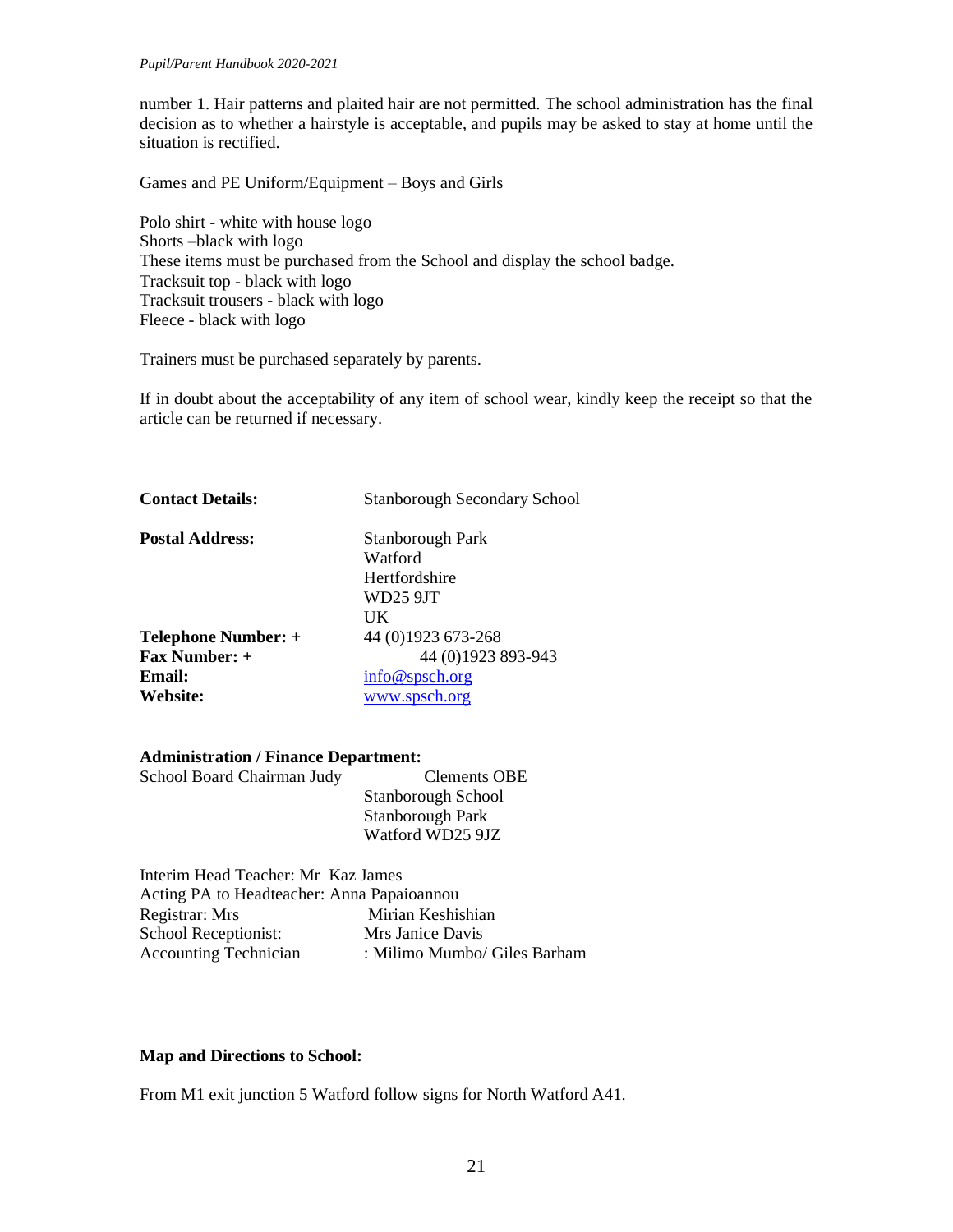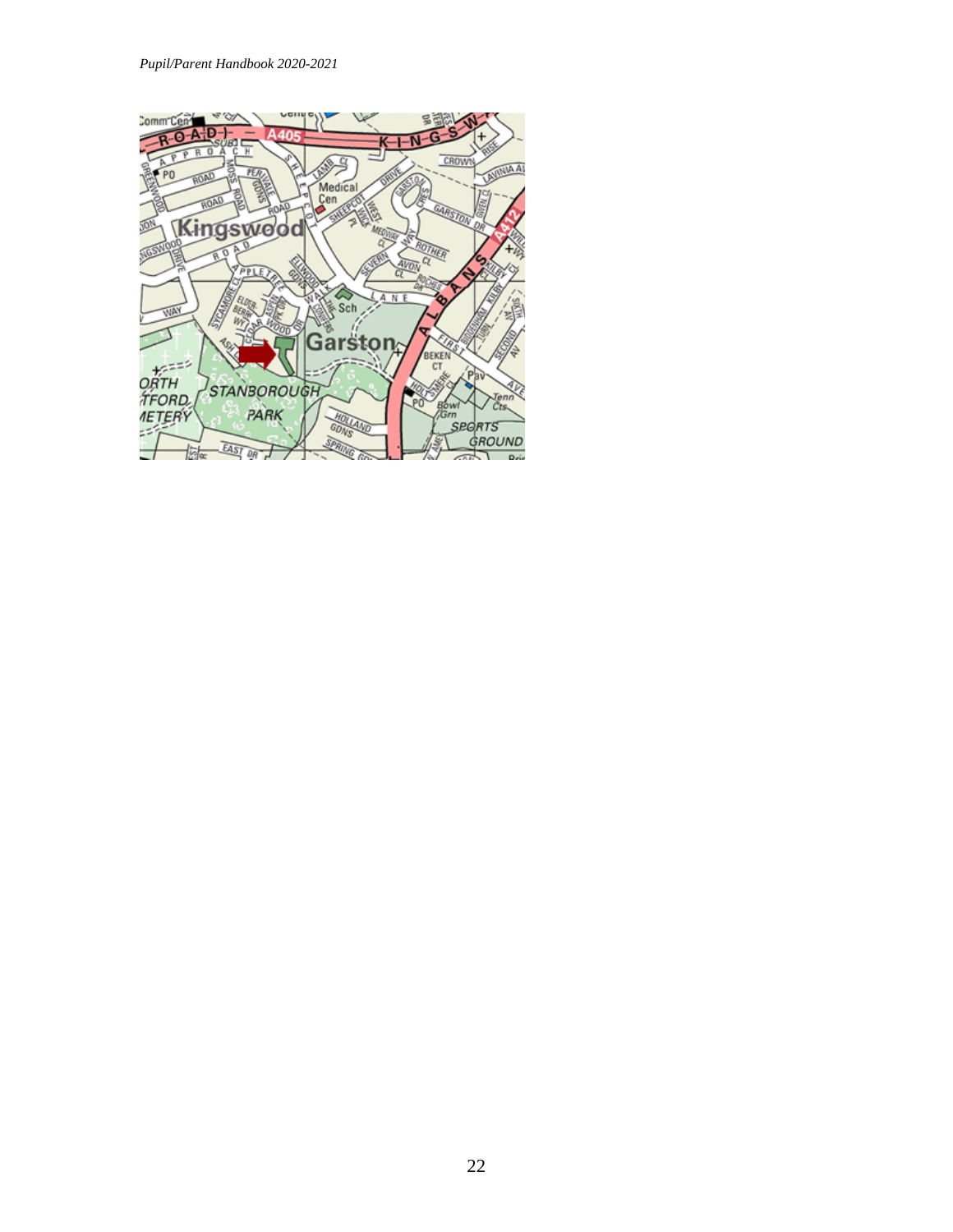| <b>TEACHING</b>            | <b>DEPARTMENT</b>                 | <b>QUALIFICATIONS</b>                                                                |
|----------------------------|-----------------------------------|--------------------------------------------------------------------------------------|
| AHN, Ji-Eun                | Music                             | BA Music (Sham Yook University, Seoul),                                              |
|                            |                                   | OTT (University of Hertfordshire)                                                    |
| AMO-ADJEI, Emmanuel        | Geography, History                | MA Public Administration/BA (Hons)                                                   |
|                            |                                   | Geography (University of Ghana, MA                                                   |
|                            |                                   | Human Resource Management (University of                                             |
|                            |                                   | East London), PGCE Geography                                                         |
|                            |                                   | (Goldsmith's University). QTS                                                        |
| ANDERSON, Alicea           | Chemistry, Home Economics         | <b>Associate Degree Biological</b>                                                   |
|                            |                                   | Science/bachelor's degree in Biological<br>Science                                   |
| <b>BRAMBILLA</b> , Lisa    | Mathematics                       | BA Physics degree at University of Milan.                                            |
|                            |                                   | PGCE Middlesex University. QTS (Qualified                                            |
|                            |                                   | Teacher Status)                                                                      |
| HUSSEY, Eileen             | English, Bus. Studies English Lit | BA English with minors in Business                                                   |
|                            |                                   | Administration & RE (Andrews University),                                            |
|                            |                                   | PGCE English (Chiltern Training Group and                                            |
|                            |                                   | University of Bedfordshire), QTS Diploma in                                          |
|                            |                                   | Personnel Management.                                                                |
|                            |                                   | M. Ed Leadership and Management (Open                                                |
|                            |                                   | University)                                                                          |
|                            |                                   |                                                                                      |
| N'GUESSAN Eric             | French,                           | BA Business information at University of                                             |
|                            |                                   | Westminster                                                                          |
| FUSTTE, Felipe             | English, History                  | Foundations of History Graduate Certificate                                          |
|                            |                                   | - Birkbeck University of London                                                      |
|                            |                                   | Bachelor of Arts in Teaching English as a                                            |
|                            |                                   | Foreign Language - River Plate University -                                          |
|                            |                                   | Argentina                                                                            |
|                            |                                   |                                                                                      |
| MAHBENA, Lorena            | Spanish                           | BA English/Spanish (Babes-Bolyai                                                     |
|                            |                                   | University, Romania), Certificate in ESOL,                                           |
|                            |                                   | MA TEFL(London Metropolitan University),                                             |
|                            |                                   | <b>QTS</b>                                                                           |
| JAMES, Kaz                 | Physical Education (Acting)       | Bsc, Applied Sports Science (University of East                                      |
|                            |                                   | London), PGCE Secondary Physical Education<br>De Montford University, Msc & National |
|                            |                                   | Professional Qualification for Headship                                              |
|                            |                                   | (NPQH) North London University. QTS                                                  |
|                            |                                   |                                                                                      |
| NALLI, William             | Physics, Citizenship, Maths       | BSc (Andhra University), MSc (Andhra                                                 |
|                            |                                   | University) BA in Education. QTS                                                     |
| GENGAN, Krishtee Mahasingh | Biology, Horticulture             | MSc (Aberdeen University) (CNAA)                                                     |
|                            |                                   | MIBIOL (Manchester Polytechnic), HND                                                 |
|                            |                                   | Applied Biology (Microbiology), Cert in                                              |
|                            |                                   | Education                                                                            |
| SINCLAIR, Sharon           | Art, Religious Education,         | PGCE in Art (Wall Hall College), BA (Hons)                                           |
|                            |                                   | Graphic Design & Image making, HND<br>Computer Applications in Art & Design          |
|                            |                                   | (University of Hertfordshire), Access to Art                                         |
|                            |                                   | and Design (University of Hertfordshire).                                            |
|                            |                                   | <b>QTS</b>                                                                           |
| <b>VENTER Lara</b>         | Mathematics                       | Bachelor of Science Degree, University of                                            |
|                            |                                   | the Free State, PGCE (South Africa,                                                  |
|                            |                                   | University of South Africa, QTS (England,                                            |